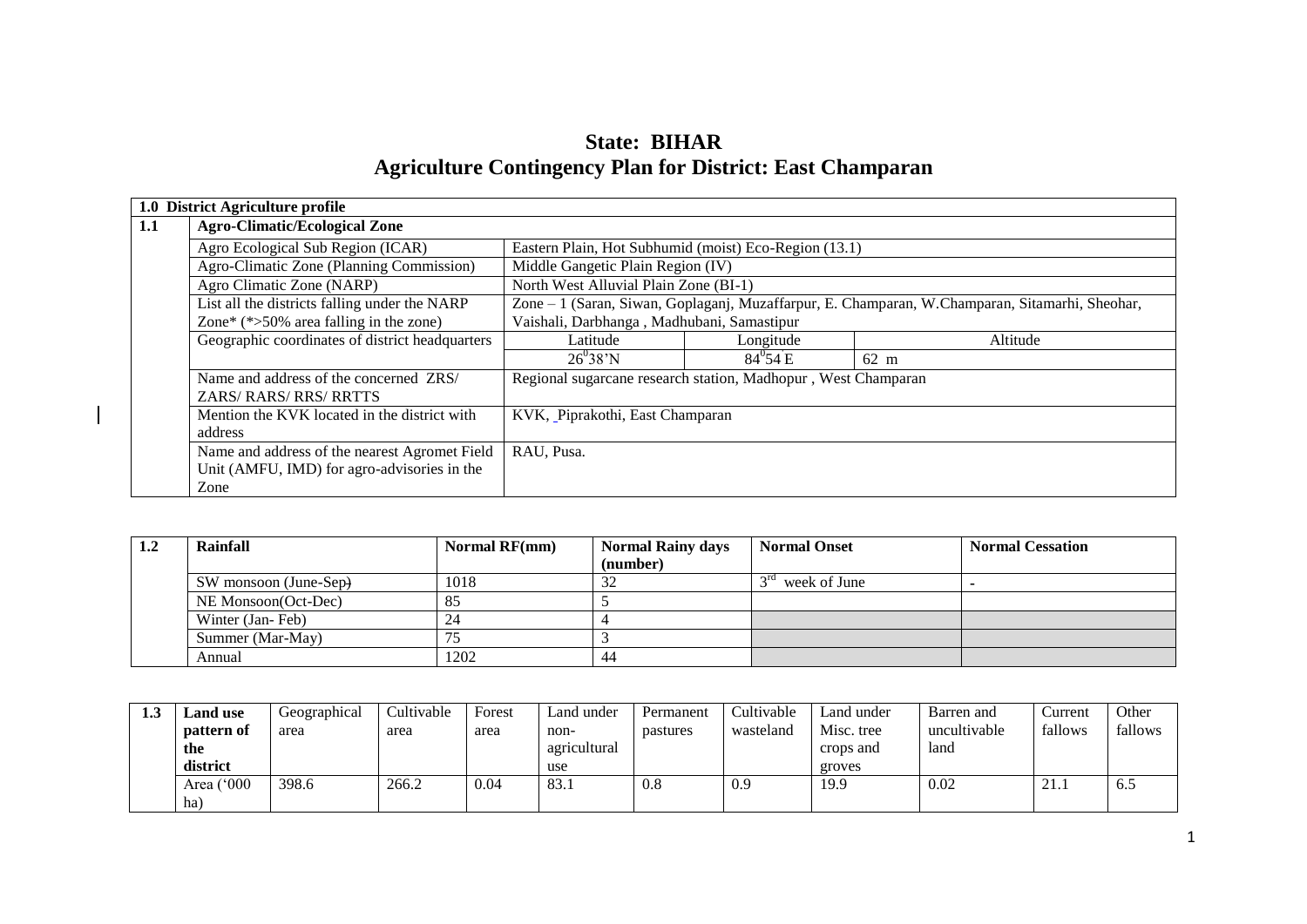| 1.4 | <b>Major Soils</b>        | Area $(000 \text{ ha})$ | Percent (%) of total |
|-----|---------------------------|-------------------------|----------------------|
|     | Sandy soils               | 3.615                   | 1.02                 |
|     | Coarse sandy loamy soils  | 32.480                  | 9.22                 |
|     | Fine sandy loamy soils    | 178.178                 | 50.56                |
|     | Clayey soils              | 37.405                  | 10.61                |
|     | Saline / calcareous soils | 100.684                 | 28.57                |

| ⊥ംЈ | <b>Agricultural land use</b> | Area $(000 \text{ ha})$ | Cropping intensity % |
|-----|------------------------------|-------------------------|----------------------|
|     | Net sown area                | 266.2                   | 174                  |
|     | Area sown more than once     | 197.3                   |                      |
|     | Gross cropped area           | 463.                    |                      |

| 1.6 | <b>Irrigation</b>                       | Area ('000 ha) |                |                                       |  |  |  |  |
|-----|-----------------------------------------|----------------|----------------|---------------------------------------|--|--|--|--|
|     | Net irrigated area                      | 121.6          |                |                                       |  |  |  |  |
|     | Gross irrigated area                    | 176            |                |                                       |  |  |  |  |
|     | Rainfed area                            | 144.7          |                |                                       |  |  |  |  |
|     | <b>Sources of Irrigation</b>            | Number         | Area ('000 ha) | Percentage of total irrigated area    |  |  |  |  |
|     | Canals                                  | $\overline{4}$ | 46.5           | 26.4                                  |  |  |  |  |
|     | Tanks                                   |                |                |                                       |  |  |  |  |
|     | Open wells                              |                |                |                                       |  |  |  |  |
|     | Bore wells                              | 38251          | 98518          | 55.9                                  |  |  |  |  |
|     | Lift irrigation schemes                 | 94             | 1.0            | 0.6                                   |  |  |  |  |
|     | Micro-irrigation                        | 30             | 0.006          | 0.003                                 |  |  |  |  |
|     | Other sources                           |                | 19.3           | 10.9                                  |  |  |  |  |
|     | <b>Total Irrigated Area</b>             |                | 176            |                                       |  |  |  |  |
|     | Pump sets                               |                |                |                                       |  |  |  |  |
|     | No. of Tractors                         | 3693           |                | 3693                                  |  |  |  |  |
|     | Groundwater availability and use* (Data | No. of blocks/ | $(\%)$ area    | Quality of water (specify the problem |  |  |  |  |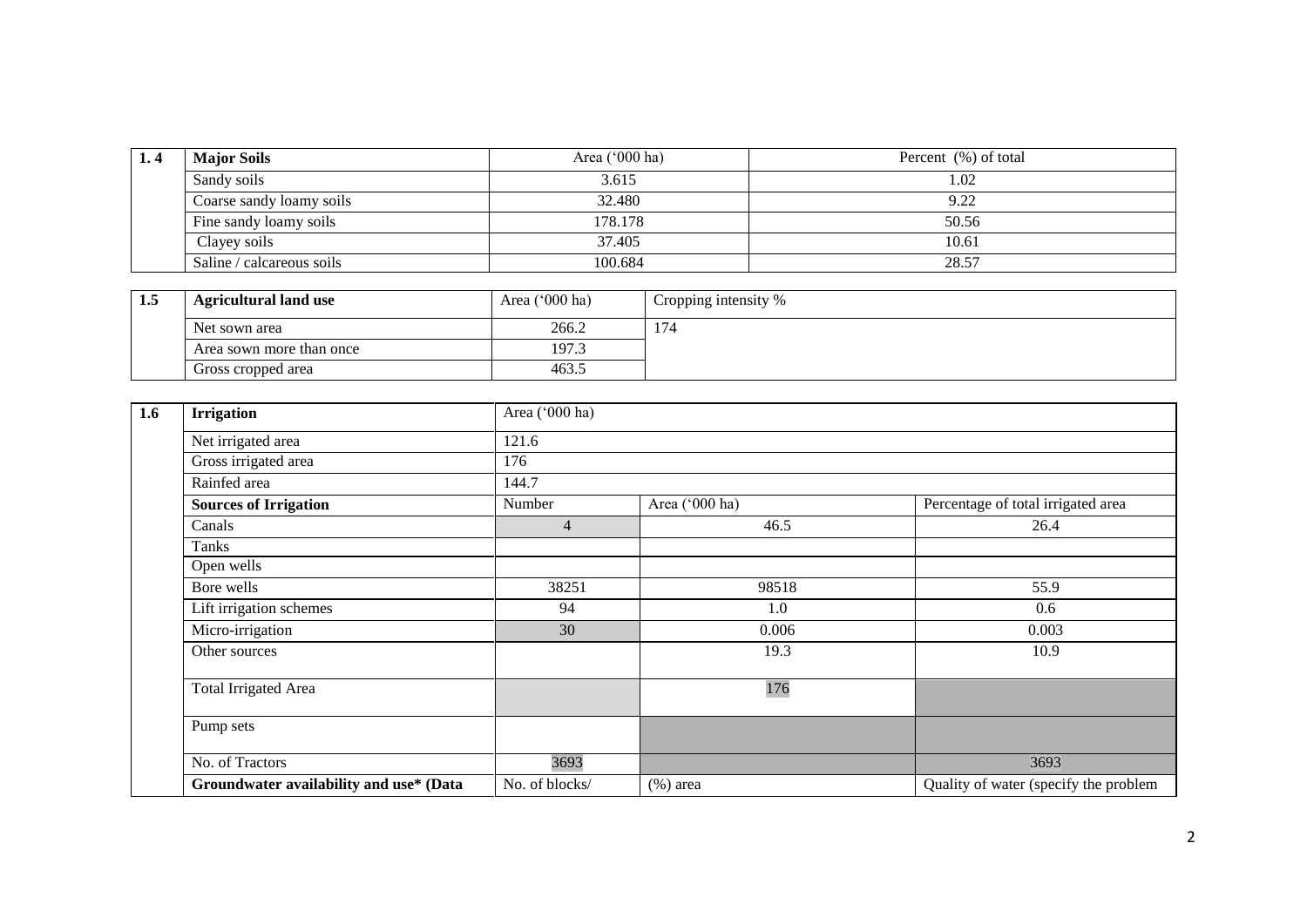| source: State/Central Ground water                                                                            | Tehsils |      | such as high levels of arsenic, fluoride, |  |  |
|---------------------------------------------------------------------------------------------------------------|---------|------|-------------------------------------------|--|--|
| <b>Department</b> /Board)                                                                                     |         |      | saline etc)                               |  |  |
| Over exploited                                                                                                |         |      |                                           |  |  |
| Critical                                                                                                      |         |      |                                           |  |  |
| Semi-critical                                                                                                 |         |      |                                           |  |  |
| Safe                                                                                                          | 27      | 100% |                                           |  |  |
| Wastewater availability and use                                                                               |         |      |                                           |  |  |
| Ground water quality                                                                                          |         |      |                                           |  |  |
| *over-exploited: groundwater utilization > 100%; critical: $90-100\%$ ; semi-critical: $70-90\%$ ; safe: <70% |         |      |                                           |  |  |

## **1.7 Area under major field crops & horticulture**

| 1.7 | Major field crops cultivated              | Area ('000 ha)           |                |                          |                  |                  |              |                |                    |
|-----|-------------------------------------------|--------------------------|----------------|--------------------------|------------------|------------------|--------------|----------------|--------------------|
|     |                                           |                          | <b>Kharif</b>  |                          |                  | Rabi             |              |                |                    |
|     |                                           | <b>Irrigated</b>         | <b>Rainfed</b> | <b>Total</b>             | <b>Irrigated</b> | <b>Rainfed</b>   | <b>Total</b> | <b>Summer</b>  | <b>Grand</b> total |
|     | Rice                                      | 12                       | 177            | 177                      |                  |                  |              |                | 177                |
|     | Wheat                                     | $\overline{\phantom{a}}$ | ۰              | $\blacksquare$           | 100              | 21               | 121          |                | 121                |
|     | Sugarcane                                 | $\overline{\phantom{0}}$ | ÷              | $\overline{\phantom{a}}$ |                  |                  |              |                | 31.5               |
|     | Maize                                     | $\overline{\phantom{a}}$ | $\overline{2}$ | $\overline{\phantom{a}}$ | 26               |                  | 26           | 12             | 40                 |
|     | Pulses                                    | $\overline{\phantom{a}}$ | 9              | $\sim$                   |                  | 10               |              | 8              | 27                 |
|     | Oil seeds                                 | $\blacksquare$           |                |                          | 1.5              | $7.5\,$          |              |                | 9                  |
|     | Horticulture crops - Fruits               |                          |                |                          | Area ('000 ha)   |                  |              |                |                    |
|     |                                           | <b>Total</b>             |                |                          | <b>Irrigated</b> |                  |              | <b>Rainfed</b> |                    |
|     | Mango                                     | 9.1                      |                |                          |                  |                  |              |                |                    |
|     | Guava                                     | 1.6                      |                |                          |                  |                  |              |                |                    |
|     | Litchi                                    | 1.8                      |                |                          |                  |                  |              |                |                    |
|     | Lemon                                     | 1.6                      |                |                          |                  |                  |              |                |                    |
|     | Banana                                    | 0.9                      |                |                          |                  |                  |              |                |                    |
|     | Horticulture crops -<br><b>Vegetables</b> |                          | <b>Total</b>   |                          |                  | <b>Irrigated</b> |              |                | <b>Rainfed</b>     |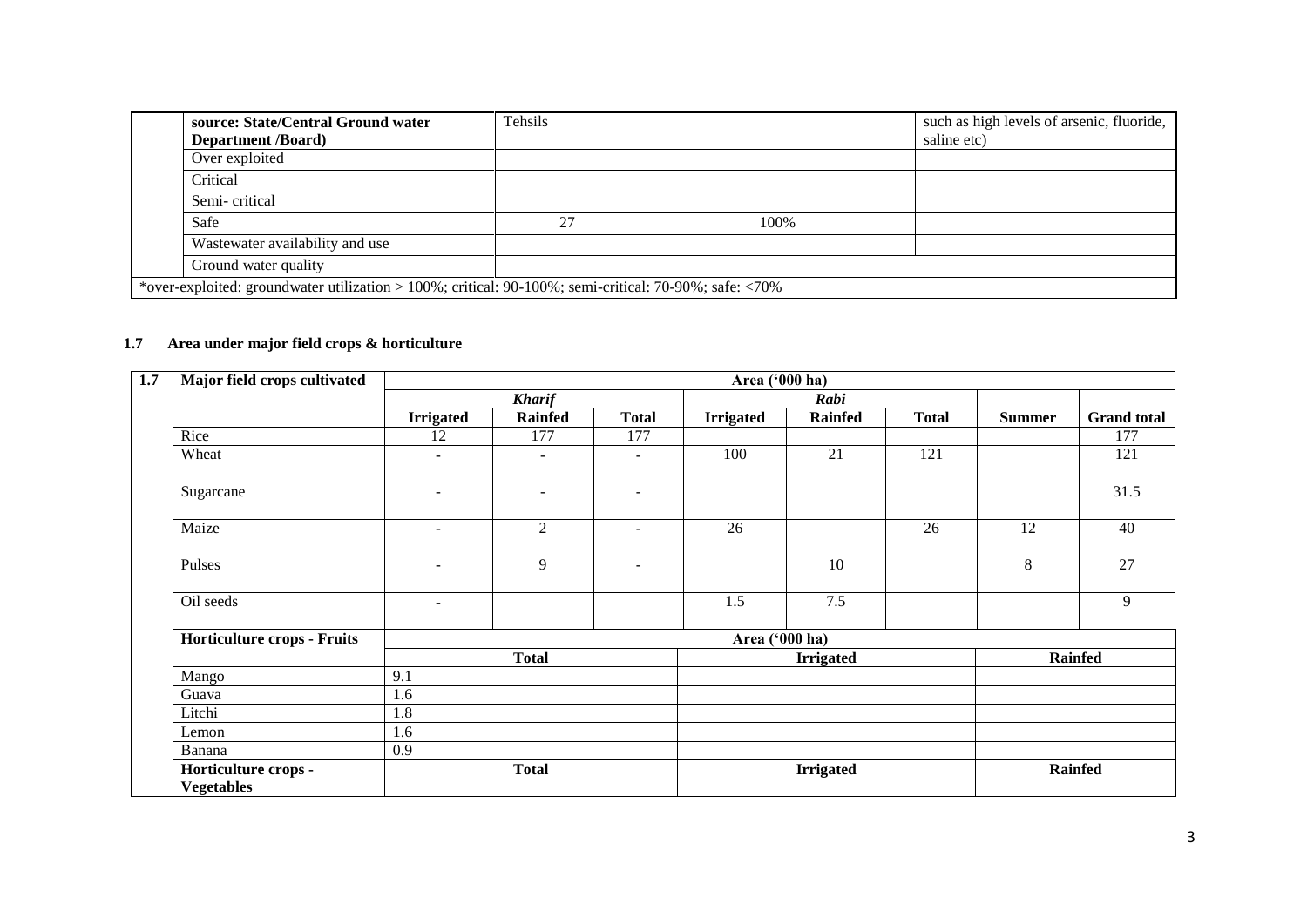| Potato                        | 11.4         |                  |                |
|-------------------------------|--------------|------------------|----------------|
| Onion                         | 2.3          |                  |                |
| Tomato                        | $.8^{-}$     |                  |                |
| Okra                          | 2.6          |                  |                |
| Cauliflower                   | 2.0          |                  |                |
| <b>Brinjal</b>                | 1.6          |                  |                |
| <b>Medicinal and Aromatic</b> | <b>Total</b> | <b>Irrigated</b> | <b>Rainfed</b> |
| crops                         |              |                  |                |
| <b>Plantation crops</b>       | Total        | Irrigated        | Rainfed        |
| <b>Fodder crops</b>           | Total        | Irrigated        | Rainfed        |
| Total fodder crop area        |              |                  |                |
| <b>Grazing land</b>           |              |                  |                |
| Sericulture etc               |              |                  |                |

| 1.8 | Livestock                                      | <b>Male</b> ('000) | Female ('000) | Total $(900)$ |
|-----|------------------------------------------------|--------------------|---------------|---------------|
|     | Non descriptive Cattle (local low yielding)    | 161.3              | 127           | 288.3         |
|     | Improved cattle                                |                    | 127           |               |
|     | Crossbred cattle                               | l.1                | 4.6           | 6.3           |
|     | Non descriptive Buffaloes (local low yielding) |                    |               |               |
|     | <b>Descript Buffaloes</b>                      | 16.7               | 159.1         | 175.7         |
|     | Goat                                           | 173.5              | 355.9         | 529.4         |
|     | Sheep                                          | 1.2                | 1.6           | 2.7           |
|     | Others (Camel, Pig, Yak etc.)                  |                    |               |               |
|     | Commercial dairy farms (Number)                |                    |               |               |

| -0<br><b>TO</b> | <b>Poultry</b>       | N <sub>0</sub><br>$\bullet$<br>of farms | (900)<br>m.<br>.<br>Fotal<br>of birds<br>N <sub>0</sub> . |  |
|-----------------|----------------------|-----------------------------------------|-----------------------------------------------------------|--|
|                 | commercial           | 476689                                  |                                                           |  |
|                 | r<br><b>Backyard</b> |                                         |                                                           |  |

| 1.10 | <b>Fisheries</b> (Data source: Chief Planning Officer) |                  |              |             |                |  |  |
|------|--------------------------------------------------------|------------------|--------------|-------------|----------------|--|--|
|      | A. Capture                                             |                  |              |             |                |  |  |
|      | <i>i</i> ) <b>Marine</b> (Data Source: Fisheries       | No. of fishermen | <b>Boats</b> | <b>Nets</b> | <b>Storage</b> |  |  |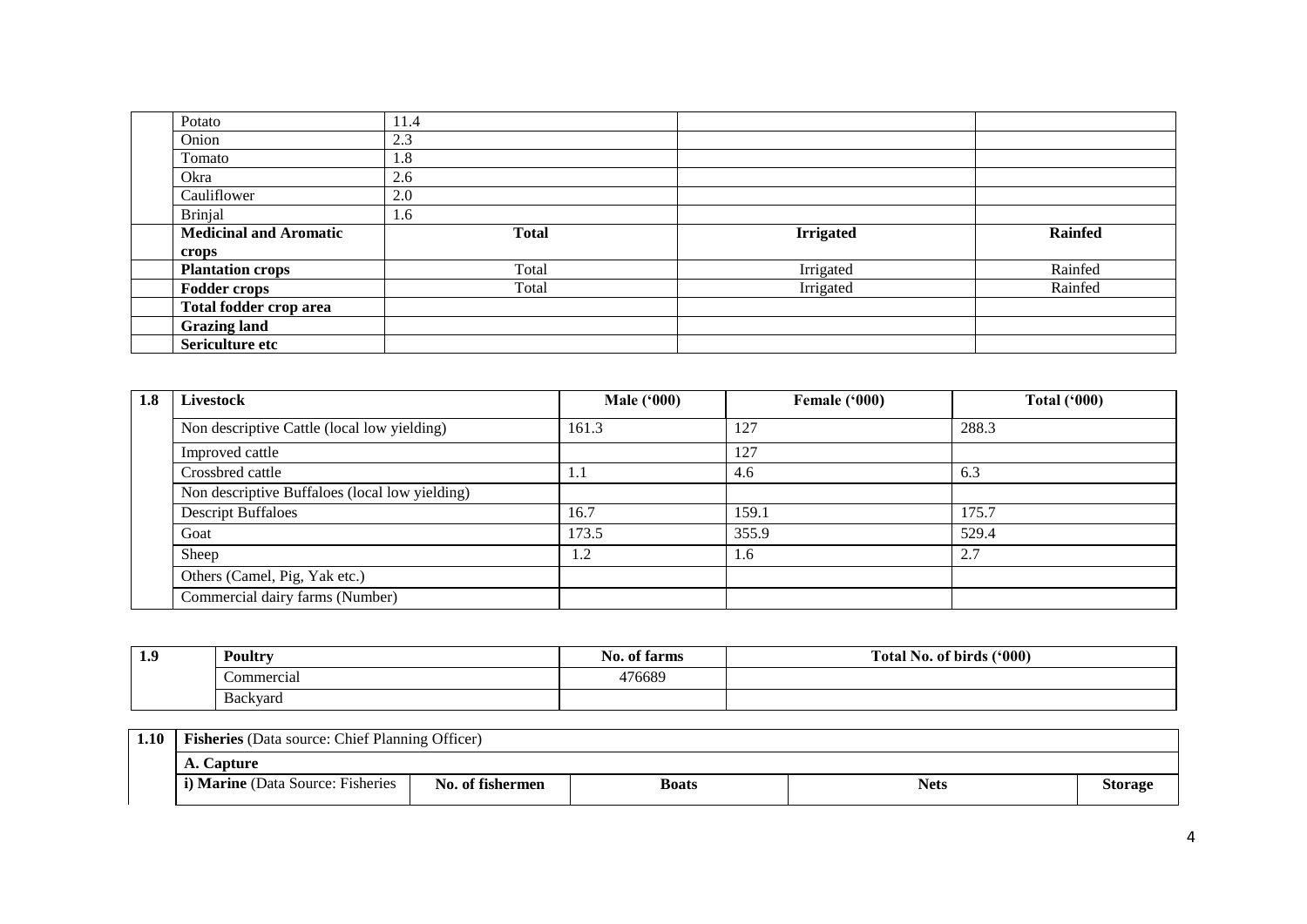| Department)                                                 |                        | Mechanized | Non-<br>mechanized | Mechanized<br>(Trawl nets,<br>Gill nets) | Non-mechanized (Shore)<br>Seines, Stake & trap nets) |                      | facilities (Ice<br>plants etc.) |
|-------------------------------------------------------------|------------------------|------------|--------------------|------------------------------------------|------------------------------------------------------|----------------------|---------------------------------|
|                                                             |                        |            |                    |                                          |                                                      |                      |                                 |
| ii) Inland (Data Source: Fisheries<br>Department)           | No. Farmer owned ponds |            |                    | <b>No. of Reservoirs</b>                 |                                                      | No. of village tanks |                                 |
|                                                             | 341                    |            |                    | 860                                      |                                                      | 519                  |                                 |
| <b>B.</b> Culture                                           |                        |            |                    |                                          |                                                      |                      |                                 |
|                                                             |                        |            |                    | <b>Water Spread Area (ha)</b>            | Yield (t/ha)                                         |                      | Production ('000 tons)          |
| i) Brackish water (Data Source: MPEDA/Fisheries Department) |                        |            |                    |                                          |                                                      |                      |                                 |
| ii) Fresh water (Data Source: Fisheries Department)         |                        |            |                    | 4003.5                                   | 3.2                                                  |                      | 5351.1                          |

# **1.11 Production and Productivity of major crops** (Average of last 5 years: 2004-08)

| 1.11 | Name of   | <b>Kharif</b>         |                                                                     | Rabi                  |                         |                       | <b>Summer</b>           |                       | <b>Total</b>            |                                                  |
|------|-----------|-----------------------|---------------------------------------------------------------------|-----------------------|-------------------------|-----------------------|-------------------------|-----------------------|-------------------------|--------------------------------------------------|
|      | crop      | Production<br>(000 t) | Productivity<br>(kg/ha)                                             | Production<br>(000 t) | Productivity<br>(kg/ha) | Production<br>(000 t) | Productivity<br>(kg/ha) | Production<br>(000 t) | Productivity<br>(kg/ha) | residue<br><b>as</b><br>fodder<br>(000)<br>tons) |
|      |           |                       | Major Field crops (Crops identified based on total acreage)         |                       |                         |                       |                         |                       |                         |                                                  |
|      | Sugarcane |                       |                                                                     |                       |                         |                       |                         | 1209.8                | 38419                   |                                                  |
|      | Maize     |                       | 3000                                                                | 109.2                 | 4200                    | 34                    | 2800                    | 143.2                 | 3600                    | $\overline{4}$                                   |
|      | Rice      | 287.9                 | 1447                                                                |                       |                         |                       |                         | 287.9                 | 1447                    | 200                                              |
|      | Wheat     |                       |                                                                     | 242                   | 2000                    |                       |                         | 242                   | 2000                    | 150                                              |
|      | Pulses    |                       | 900                                                                 | 6                     | 600                     | 3.2                   | 400                     | 9.2                   | 950                     | 24                                               |
|      |           |                       | Major Horticultural crops (Crops identified based on total acreage) |                       |                         |                       |                         |                       |                         |                                                  |
|      | Mango     |                       |                                                                     |                       |                         |                       |                         | 85.6                  |                         |                                                  |
|      | Guava     |                       |                                                                     |                       |                         |                       |                         | 1.7                   |                         |                                                  |
|      | Litchi    |                       |                                                                     |                       |                         |                       |                         | 13.2                  |                         |                                                  |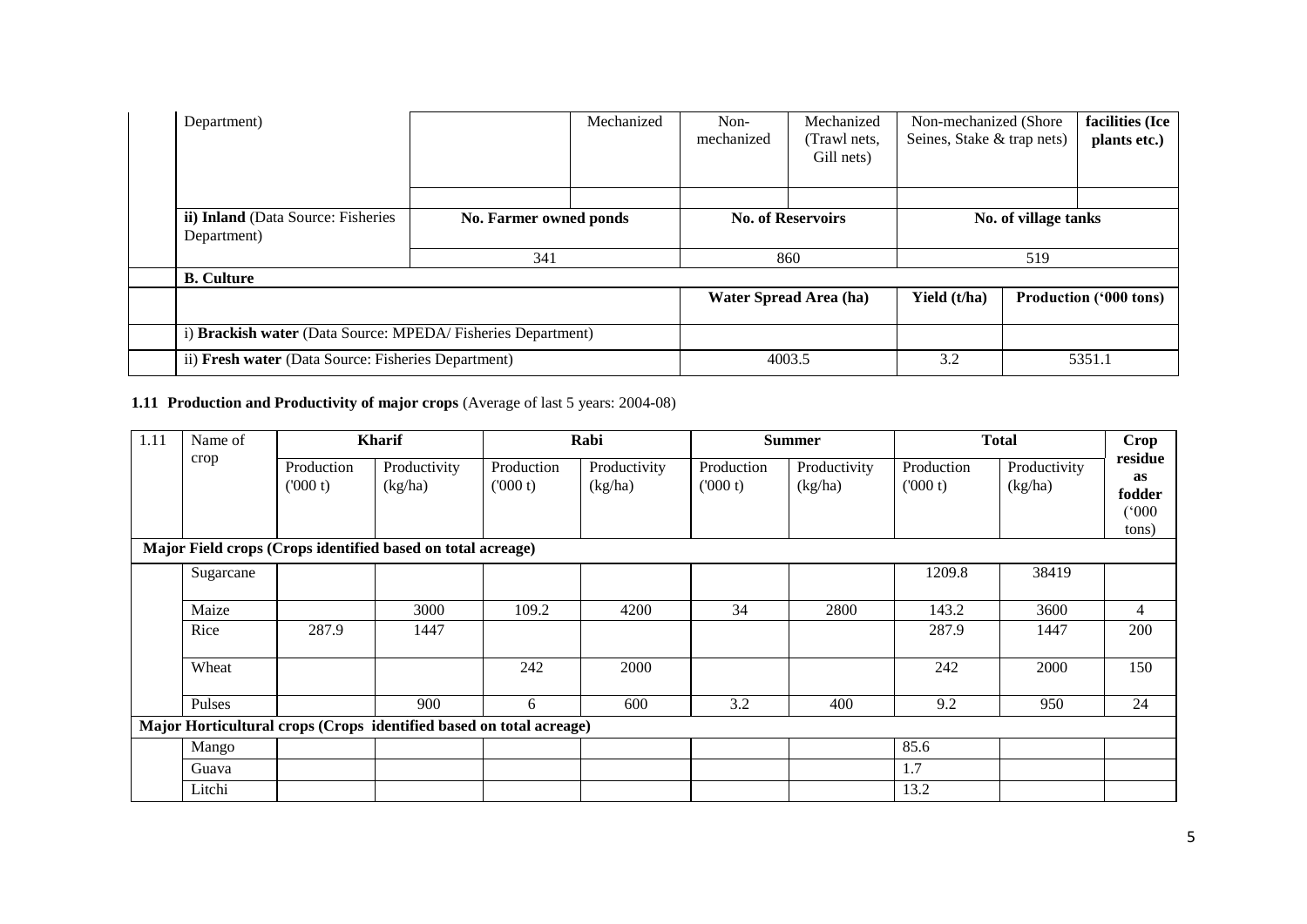| $L$ emon |  |  |  | - 11. 1                                        |  |
|----------|--|--|--|------------------------------------------------|--|
| Banana   |  |  |  | . .<br>41.Z<br>the contract of the contract of |  |

| 1.12 | Sowing window for 5<br>major field crops<br>(start and end of normal<br>sowing period) | <b>Maize</b>                                      | <b>Rice</b>                                             | Wheat                                                    | <b>Pulses</b>        | <b>Maize</b>                                      |
|------|----------------------------------------------------------------------------------------|---------------------------------------------------|---------------------------------------------------------|----------------------------------------------------------|----------------------|---------------------------------------------------|
|      | Kharif-Rainfed                                                                         | $1st$ week of July -<br>$2nd$ week of July        | 1 <sup>st</sup><br>week of July -<br>$2nd$ week of July | $\overline{\phantom{a}}$                                 | June- July           | $3rd$ week of May-2 <sup>nd</sup><br>week of June |
|      | Kharif-Irrigated                                                                       |                                                   |                                                         |                                                          | July - August        | ٠                                                 |
|      | Rabi-Rainfed                                                                           | $2nd$ week of October -<br>$2nd$ week of November | $\overline{\phantom{a}}$                                |                                                          |                      |                                                   |
|      | Rabi-Irrigated                                                                         |                                                   |                                                         | $2nd$ week of<br>November - $2nd$<br>week of<br>December | October-<br>November | $2nd$ week of October-<br>3rd week of November    |
|      | Summer                                                                                 |                                                   |                                                         |                                                          |                      | $2nd$ week of February-<br>$3rd$ week of April    |

| 1.13 | What is the major contingency the district is prone to? (Tick mark)                                    | Regular | <b>Occasional</b> | <b>None</b> |
|------|--------------------------------------------------------------------------------------------------------|---------|-------------------|-------------|
|      | Drought                                                                                                |         |                   |             |
|      | Flood                                                                                                  |         |                   |             |
|      | Cyclone                                                                                                |         |                   |             |
|      | Hail storm                                                                                             |         |                   |             |
|      | Heat wave                                                                                              |         |                   |             |
|      | Cold wave                                                                                              |         |                   |             |
|      | Frost                                                                                                  |         |                   |             |
|      | Sea water intrusion                                                                                    |         |                   |             |
|      | Pests and disease outbreak (Gandhibug, Stem borer, fruit Borer, Aphids, Rust, wilt, other<br>diseases) |         |                   |             |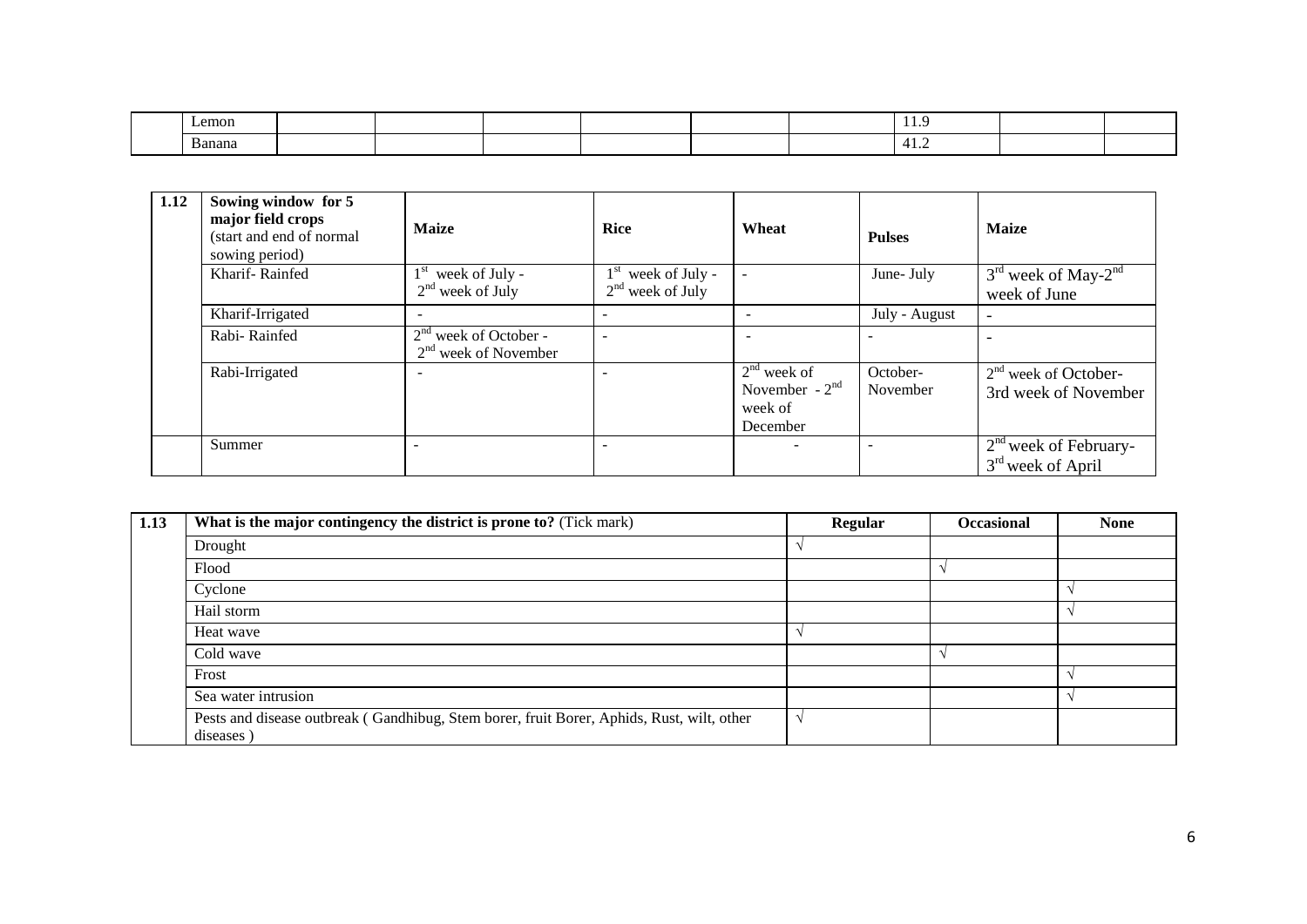| 1.14 | Include Digital maps of the<br>district for | Location map of district within State as Annexure I | Enclosed: Yes |
|------|---------------------------------------------|-----------------------------------------------------|---------------|
|      |                                             | Mean annual rainfall as Annexure II                 | Enclosed: Yes |
|      |                                             | Soil map as Annexure III                            | Enclosed: Yes |

### **Annexure I**





Source: krishi.bih.nic.in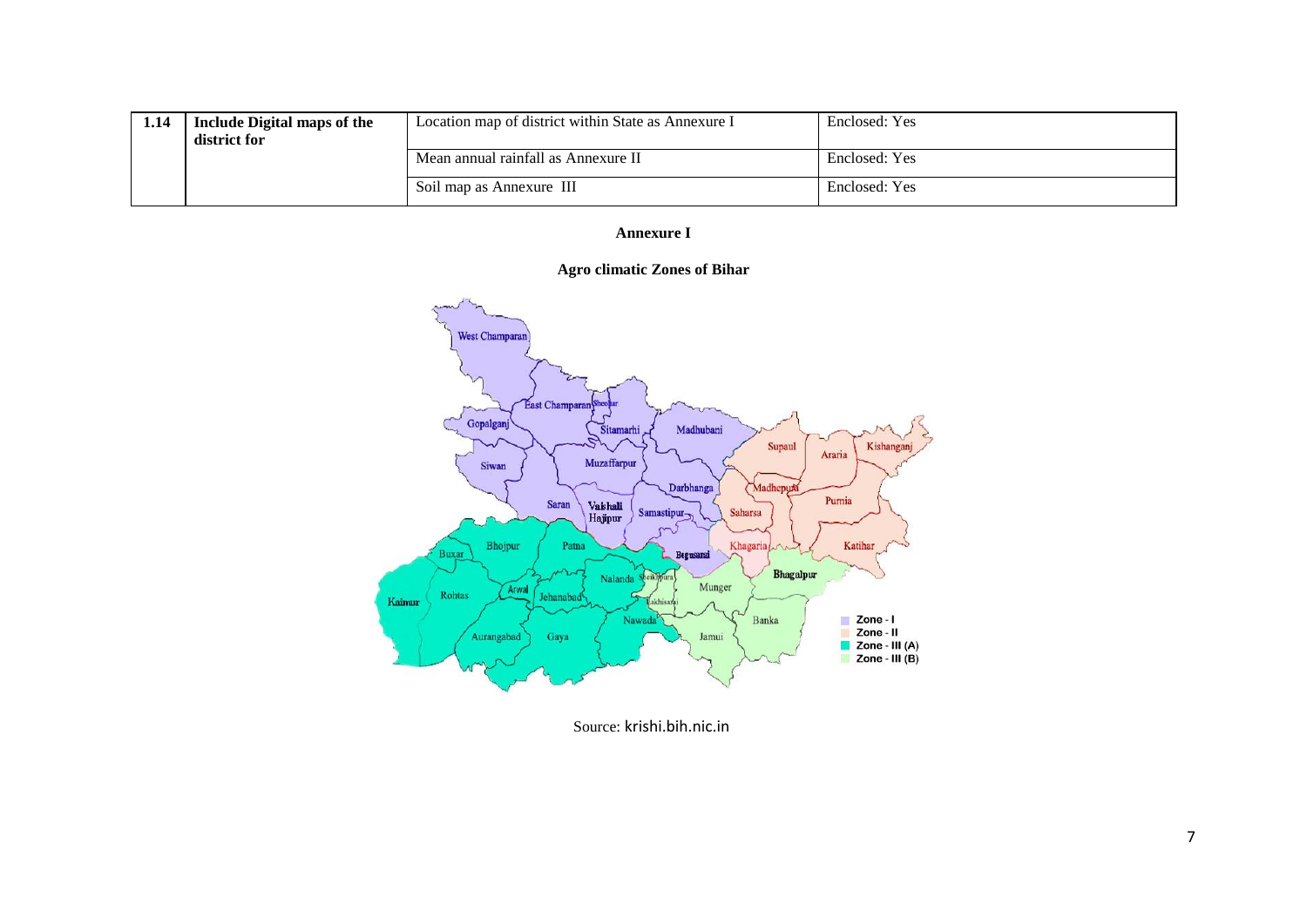### **Annexure II**



### **Mean annual rainfall (mm)**

\*Rainfall was given for chamaparan district erstwhile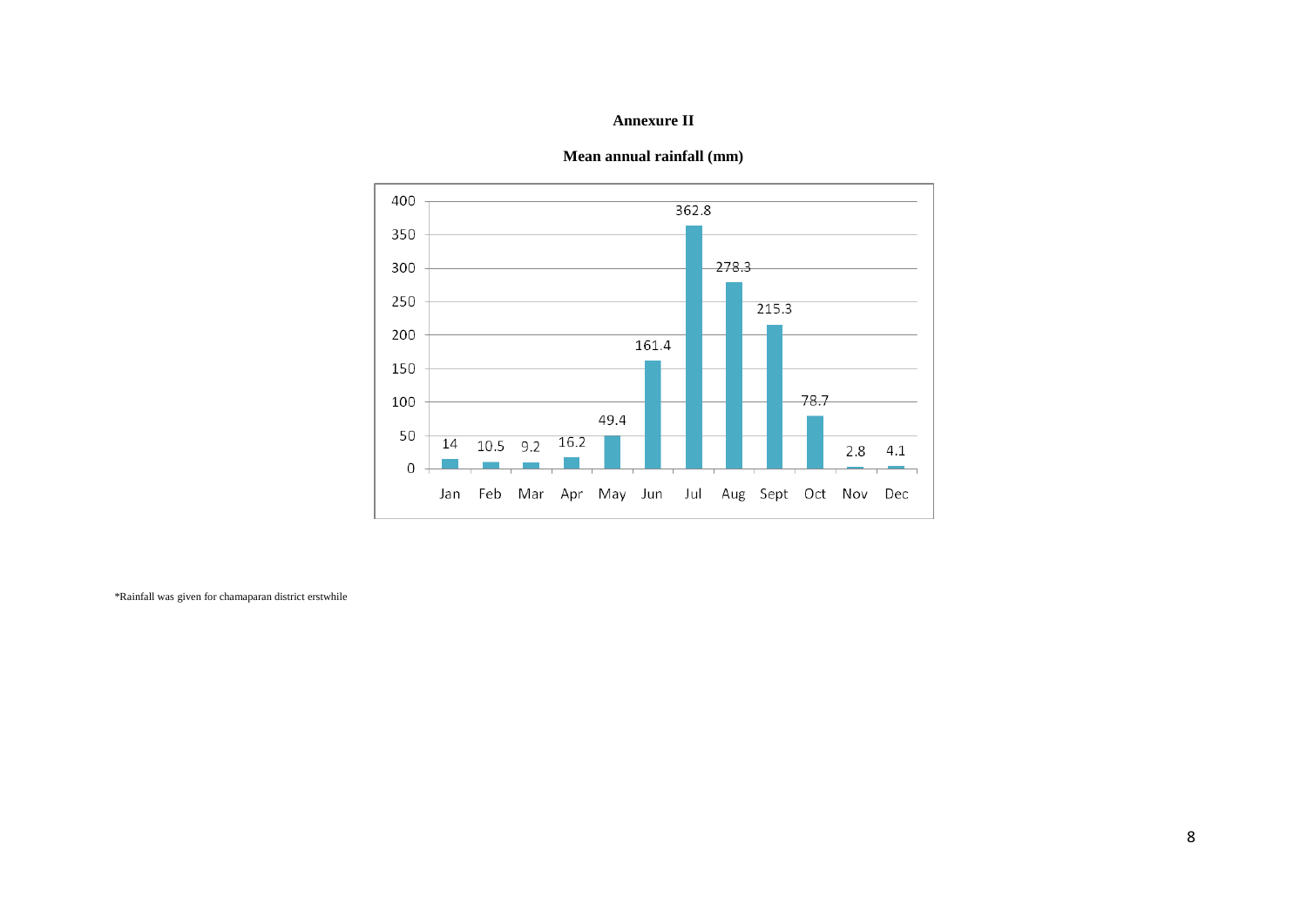



Source : NBSS& LUP, Regional Centre, Kolkata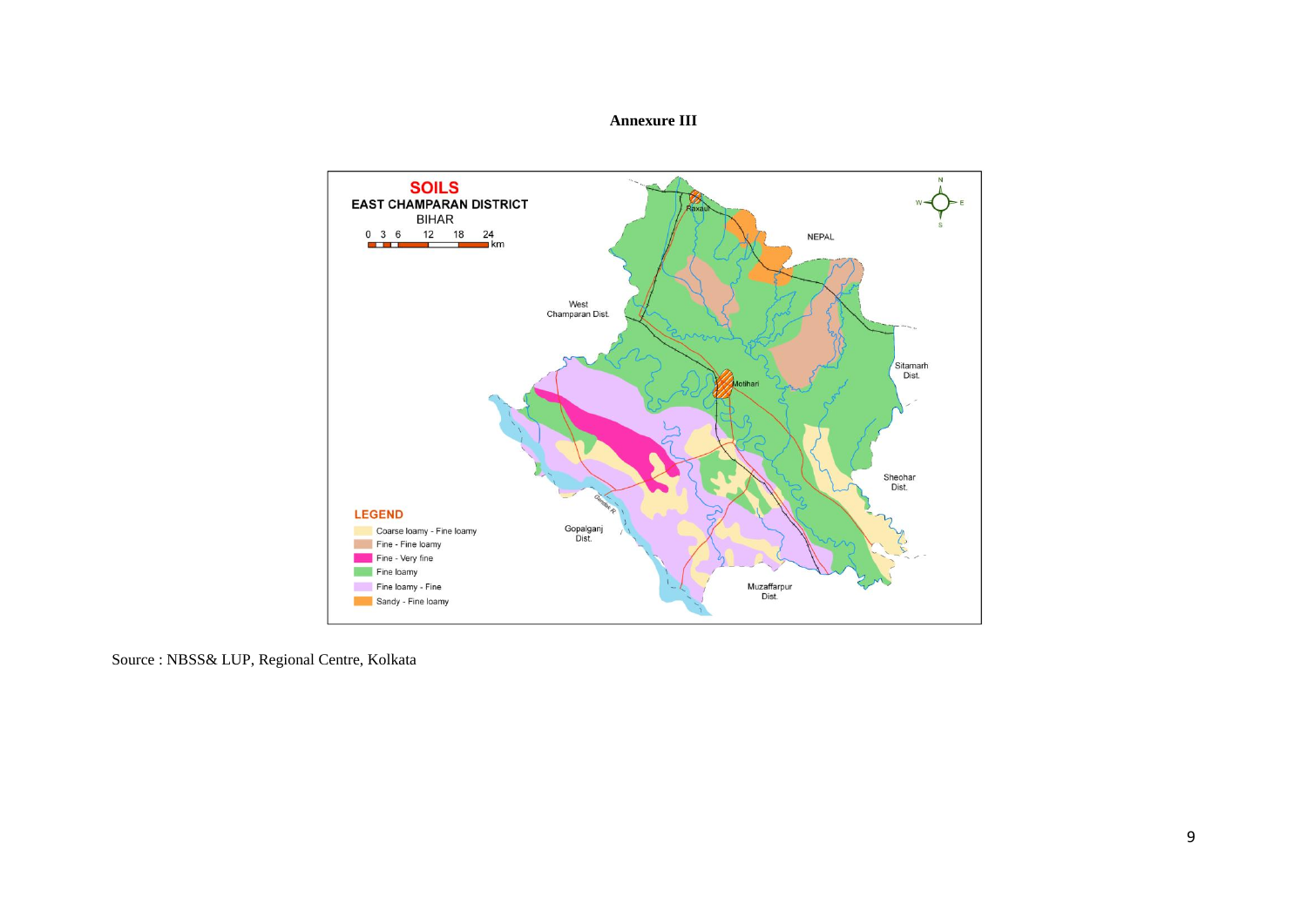## **2.0 Strategies for weather related contingencies**

 **2.1 Drought** 

 **2.1.1 Rainfed situation**

| <b>Condition</b>                                  |                                           |                                                                    |                                                                                                          | <b>Suggested Contingency measures</b>                                                                                                                                                                                                                                                                                                                                                                                                                                                                                                                                                                                                                                       |                                     |
|---------------------------------------------------|-------------------------------------------|--------------------------------------------------------------------|----------------------------------------------------------------------------------------------------------|-----------------------------------------------------------------------------------------------------------------------------------------------------------------------------------------------------------------------------------------------------------------------------------------------------------------------------------------------------------------------------------------------------------------------------------------------------------------------------------------------------------------------------------------------------------------------------------------------------------------------------------------------------------------------------|-------------------------------------|
| <b>Early season</b><br>drought<br>(delayed onset) | <b>Major Farming</b><br>situation         | Normal Crop/<br><b>Cropping system</b>                             | Change in crop / cropping<br>system including variety                                                    | <b>Agronomic measures</b>                                                                                                                                                                                                                                                                                                                                                                                                                                                                                                                                                                                                                                                   | <b>Remarks</b> on<br>Implementation |
| Delay by 2<br>weeks                               | Upland<br>Fine loamy soils<br>Medium land | Rice-Wheat<br>Pigeonpea - Greengram<br>Maize-Wheat                 | No change<br>No change                                                                                   | Normal Package of practices                                                                                                                                                                                                                                                                                                                                                                                                                                                                                                                                                                                                                                                 | ÷.                                  |
| $1st$ week of July                                | Low land                                  | Rice-Wheat<br>Rice-Wheat/Pulses/<br>Oilseeds/Vegetables/<br>Potato | No change<br>Prefer medium duration<br>Rice – Wheat/ Lentil/<br>Linseed<br>Vegetables/Mustard/<br>Potato | Adopt normal package of<br>practices<br>Direct seeding of drought<br>$\bullet$<br>tolerant varieties in dry soil in<br>June/ July with pre emergence<br>herbicide application under<br>sufficient soil moisture<br>conditions.<br>Raise staggered community<br>nursery preferably with medium<br>duration varieties in mid and<br>lowlands<br>Application of fertilizers<br>especially phosphorous and<br>potash to be ensured under late<br>transplanted conditions in<br>severely affected districts.<br>Interculture for timely weed<br>control in direct seeded rice<br>• Groundwater to be used for life<br>saving irrigation to upland crops<br>and transplanted rice |                                     |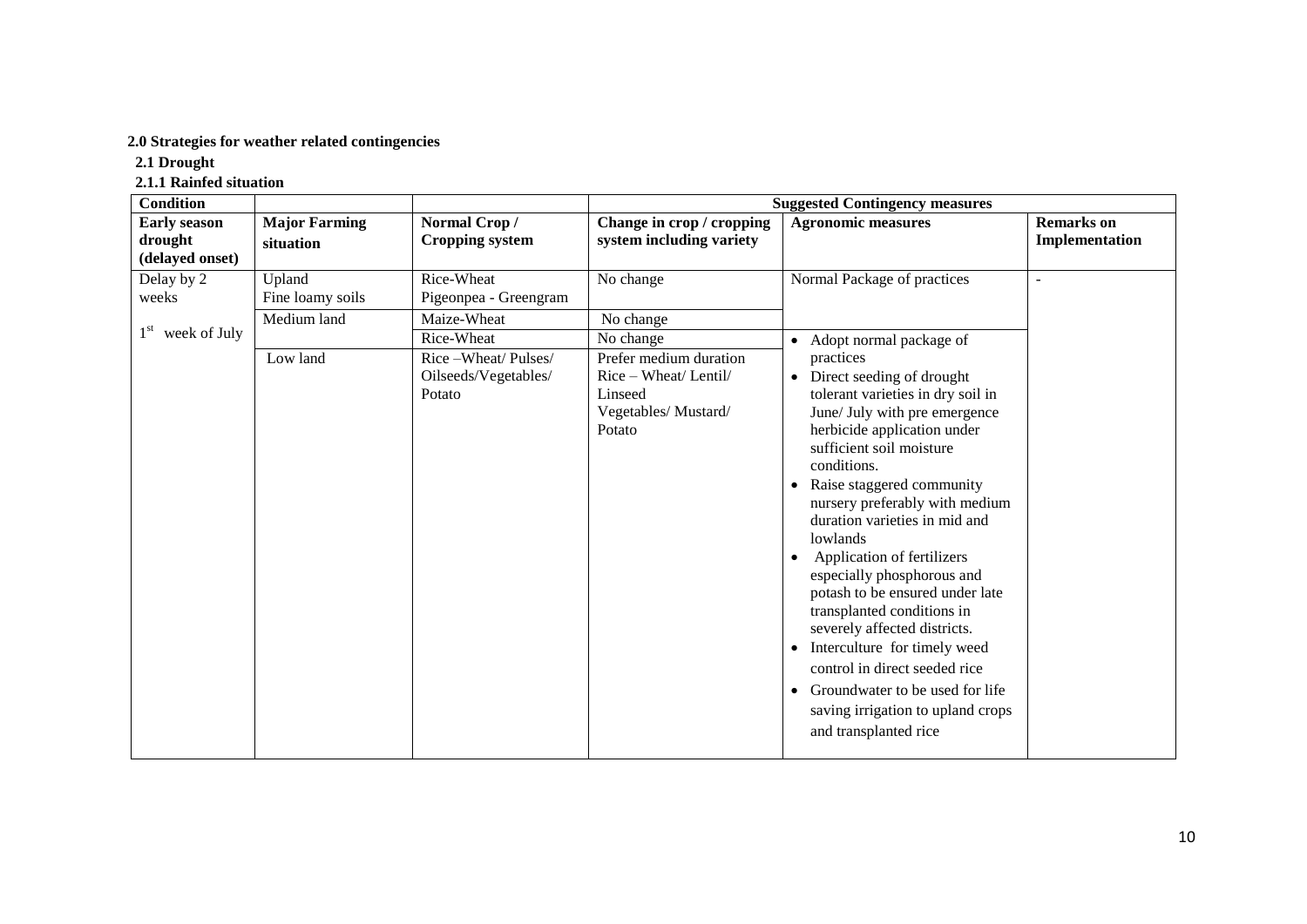| <b>Condition</b>                          |                                   |                                                             |                                                                                                                                                                                                                                                                                          | <b>Suggested Contingency measures</b>                                                                                                                                                                                                                                                                           |                                                   |
|-------------------------------------------|-----------------------------------|-------------------------------------------------------------|------------------------------------------------------------------------------------------------------------------------------------------------------------------------------------------------------------------------------------------------------------------------------------------|-----------------------------------------------------------------------------------------------------------------------------------------------------------------------------------------------------------------------------------------------------------------------------------------------------------------|---------------------------------------------------|
| <b>Early season</b><br>drought            | <b>Major Farming</b><br>situation | <b>Normal</b><br>Crop/cropping                              | Change in crop/cropping system                                                                                                                                                                                                                                                           | <b>Agronomic measures</b>                                                                                                                                                                                                                                                                                       | <b>Remarks</b> on<br>Implementation               |
| (delayed onset)                           |                                   | system                                                      |                                                                                                                                                                                                                                                                                          |                                                                                                                                                                                                                                                                                                                 |                                                   |
| Delay by 4<br>weeks<br>$3rd$ week of July | Upland<br>Fine loamy soils        | Rice-Wheat /<br>Rice-Rai/Potato                             | Rice-Wheat<br>Rice-Prefer Medium to short<br>duration varieties like<br>Saroj (100-110d), Birsa Dhan-201<br>$(100-115d)$                                                                                                                                                                 | Direct seeding of rice<br>with medium duration<br>drought tolerant varieties<br>with pre<br>emergence<br>herbicide<br>application<br>under sufficient soil<br>conditions<br>moisture<br>followed up with a post-<br>weedicide<br>emergence<br>application 20-25 days<br>later for effective weed<br>management. | Seeds from BRBN,<br>RAU, Pusa, NSC,<br><b>TDC</b> |
|                                           | Medium land                       | Maize-Wheat                                                 | Maize-Wheat<br>Prefer short duration varieties<br>Maize - Shaktiman-1,2,3<br>,4, Suwan, Ganga-11,<br>Deoki, Pusa early hybrid Makka-3                                                                                                                                                    |                                                                                                                                                                                                                                                                                                                 |                                                   |
|                                           | Low land                          | Rice<br>Rice-Wheat/Pulses/<br>Oilseed/Vegetables/<br>Potato | Rice-Wheat<br>Direct sowing / 20d old dapog<br>seedlings with medium to short<br>duration varieties - BR34, Rajendra<br>Dhan-201(130-135d), Rajendra<br>Bhagwati,<br>Medium duration Rice -<br>Wheat/Lentil/Linseed<br>Vegetables/Mustard<br>Potato<br>Rice-Direct/ dapog seedlings with | Where field is moist,<br>$\bullet$<br>direct seeding of<br>medium duration<br>varieties (125 days) can<br>be done during second<br>fortnight of July in<br>midlands. Post-<br>emergence herbicide<br>application use is<br>essential<br>Use mat nursery/dapog<br>nursery, mat nursery                           |                                                   |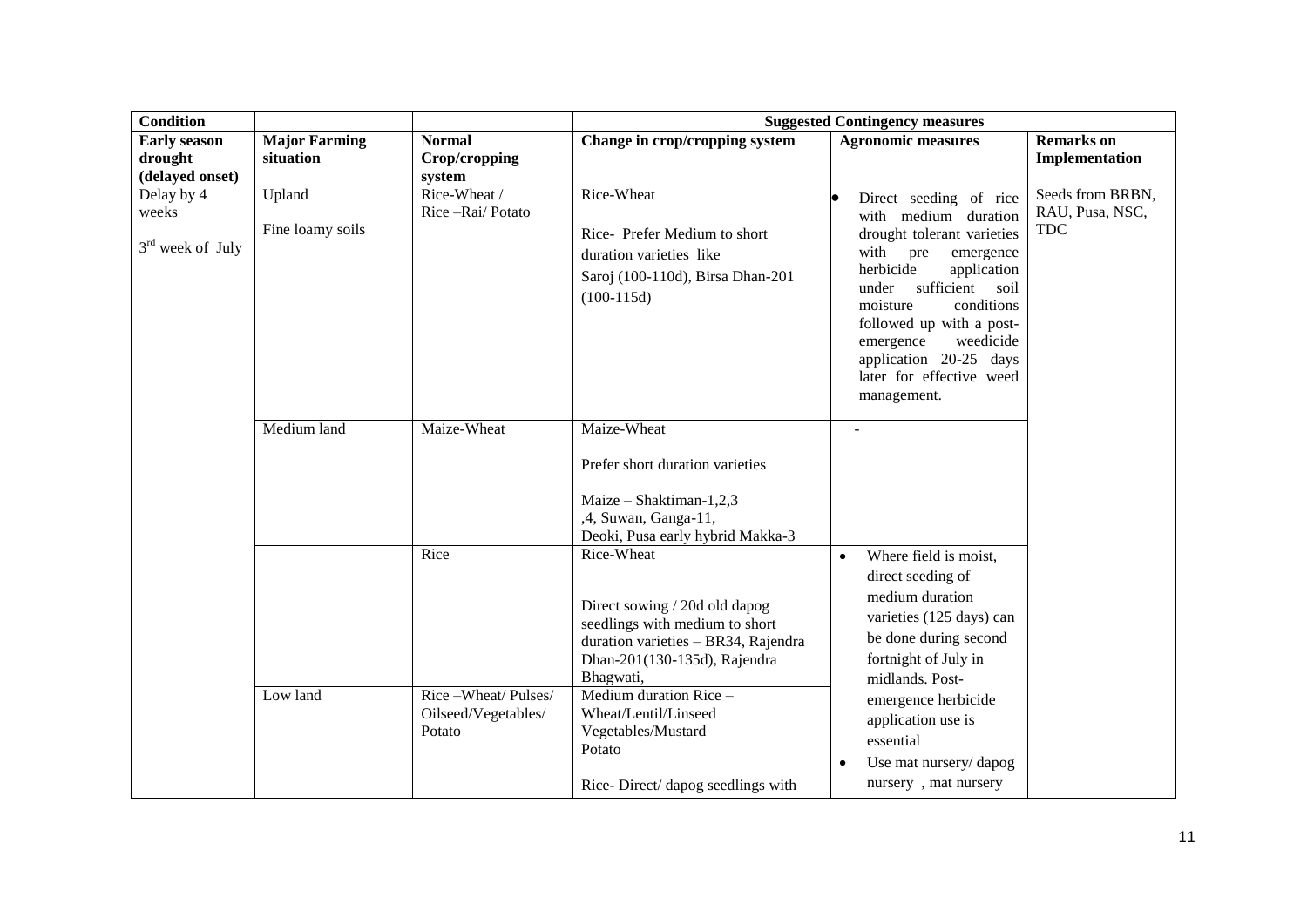| Rajshree, Santosh, Sita, Rajendra | (dapog method) can be                |
|-----------------------------------|--------------------------------------|
| Suwasni, Rajendra Sweta, Swarna   | raised for quick                     |
| $sub-1$                           | availability of young                |
|                                   | seedlings for                        |
|                                   | transplanting of                     |
|                                   | medium duration                      |
|                                   | varieties by first                   |
|                                   | fortnight of August in               |
|                                   | mid and low lands                    |
|                                   | Raise staggered<br>$\bullet$         |
|                                   | community nursery                    |
|                                   | preferably with short                |
|                                   | duration varieties in mid            |
|                                   | and lowlands                         |
|                                   | Transplant with 30-35<br>٠           |
|                                   | days old seedling may                |
|                                   | be used with 3-4                     |
|                                   | seedling per hill with               |
|                                   | close spacing.                       |
|                                   | Enhanced dose of<br>$\bullet$        |
|                                   | nitrogen with full basal             |
|                                   | dose of NPK at the time              |
|                                   | of transplanting to boost            |
|                                   | the early vegetative                 |
|                                   | growth in late plantings             |
|                                   | under sufficient                     |
|                                   | moisture                             |
|                                   | Timely interculture for<br>$\bullet$ |
|                                   | weed control in direct               |
|                                   | seeded rice                          |
|                                   | Life saving irrigation<br>$\bullet$  |

| $\mathbf{u} \bullet \mathbf{v}$<br><b>Condition</b> |                 |                         | ontingency_<br>measures<br>Suggested     |                                |                   |
|-----------------------------------------------------|-----------------|-------------------------|------------------------------------------|--------------------------------|-------------------|
| <br>Earl<br>season                                  | Farmıng<br>Маюі | Crop/cropipip<br>Normal | <b>_nange</b><br>1 crop/cropping<br>-111 | Agronomic<br>: measures<br>лM, | <b>Remarks</b> on |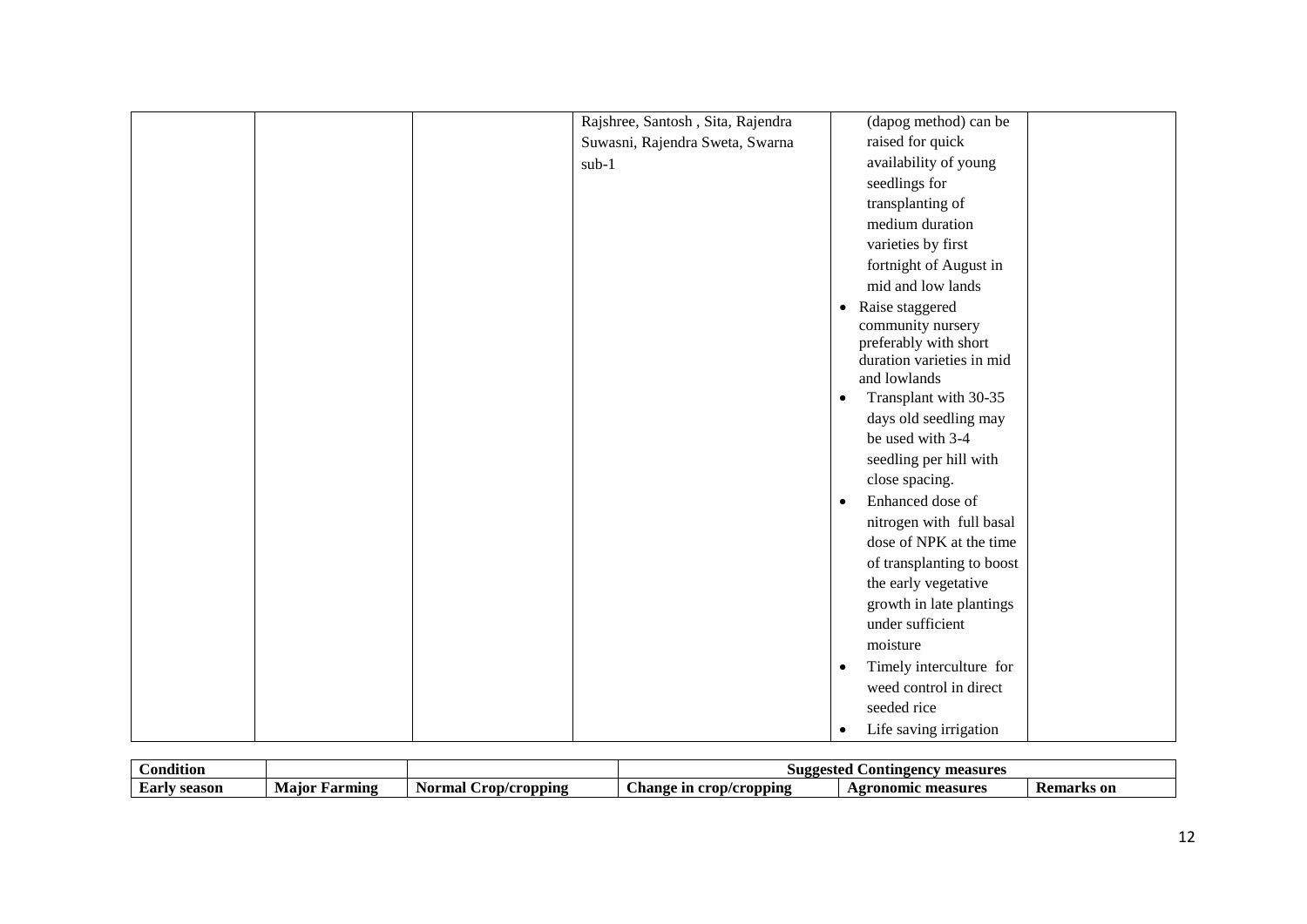| drought (delayed                                      | situation                  | system             | system                                                                                                                                                                                                                                                                     |                                                                                                                                                                                                                                                                                            | Implementation                                    |
|-------------------------------------------------------|----------------------------|--------------------|----------------------------------------------------------------------------------------------------------------------------------------------------------------------------------------------------------------------------------------------------------------------------|--------------------------------------------------------------------------------------------------------------------------------------------------------------------------------------------------------------------------------------------------------------------------------------------|---------------------------------------------------|
| onset)<br>Delay by 6 weeks<br>$1st$ week of<br>August | Upland<br>Fine loamy soils | Rice-Wheat         | Early Rice - Wheat<br>Blackgram/Finger millet-Wheat<br>Blackgram-T-9, Navin, Pant<br>Blackgram-30, Pant<br>Blackgram-19<br>Finger millet-DB-7, BR-5, BR-                                                                                                                   | • Direct seeding of Rice<br>Dapog seedling can be<br>$\bullet$<br>used<br>Application of<br>$\bullet$<br>fertilizers especially                                                                                                                                                            | Seeds from BRBN,<br>RAU, Pusa, NSC,<br><b>TDC</b> |
|                                                       |                            |                    | 10, Coimbatore-1<br>Rice-Prefer short (early<br>matured) varieties like Birsa<br>Dhan 105 (85-90d), Birsa Dhan-<br>106 (90-95d), Rajendra<br>Bhagavathi (early-upland and<br>midland), Dhanlaxmi,<br>Richharia(<100d), Saroj (100-<br>110d), Birsa Dhan-201 (100-<br>115d) | phosphorous and potash<br>to be ensured under late<br>transplanted conditions<br>in severely affected<br>blocks<br>Life saving irrigation<br>$\bullet$                                                                                                                                     |                                                   |
|                                                       | Medium land                | Maize-Wheat        | Blackgram/Sesame<br>Sesame - T-9, Navin, Pant<br>Urd-30, Pant Urd-19<br>Sesame-Krishna, Pragati                                                                                                                                                                            | $\sim$                                                                                                                                                                                                                                                                                     |                                                   |
|                                                       |                            | Rice - Wheat       | Rice (Short duration)-Wheat<br>Rice- Prabhat, Dhanlaxmi,<br>Richharia, Turanta Saroj<br>Blackgram/Finger millet-Wheat<br>Blackgram-T-9, Navin, Pant<br>urd-30, 19<br>Finger millet- DB-7, BR-5, BR-<br>10, Coimbatore-1                                                    | $\bullet$ Mat<br>(dapog)<br>nursery<br>method)/<br>Community<br>nursery can be raised<br>for quick availability of<br>young seedlings<br>for<br>of<br>transplanting<br>medium<br>duration<br>varieties<br>by<br>first<br>fortnight of August<br>Direct seedling of Rice<br>Raise staggered |                                                   |
|                                                       | Low land                   | Rice-Wheat/Pulses/ | Rice (Short Duration)-Wheat                                                                                                                                                                                                                                                | community nursery<br>preferably with medium                                                                                                                                                                                                                                                |                                                   |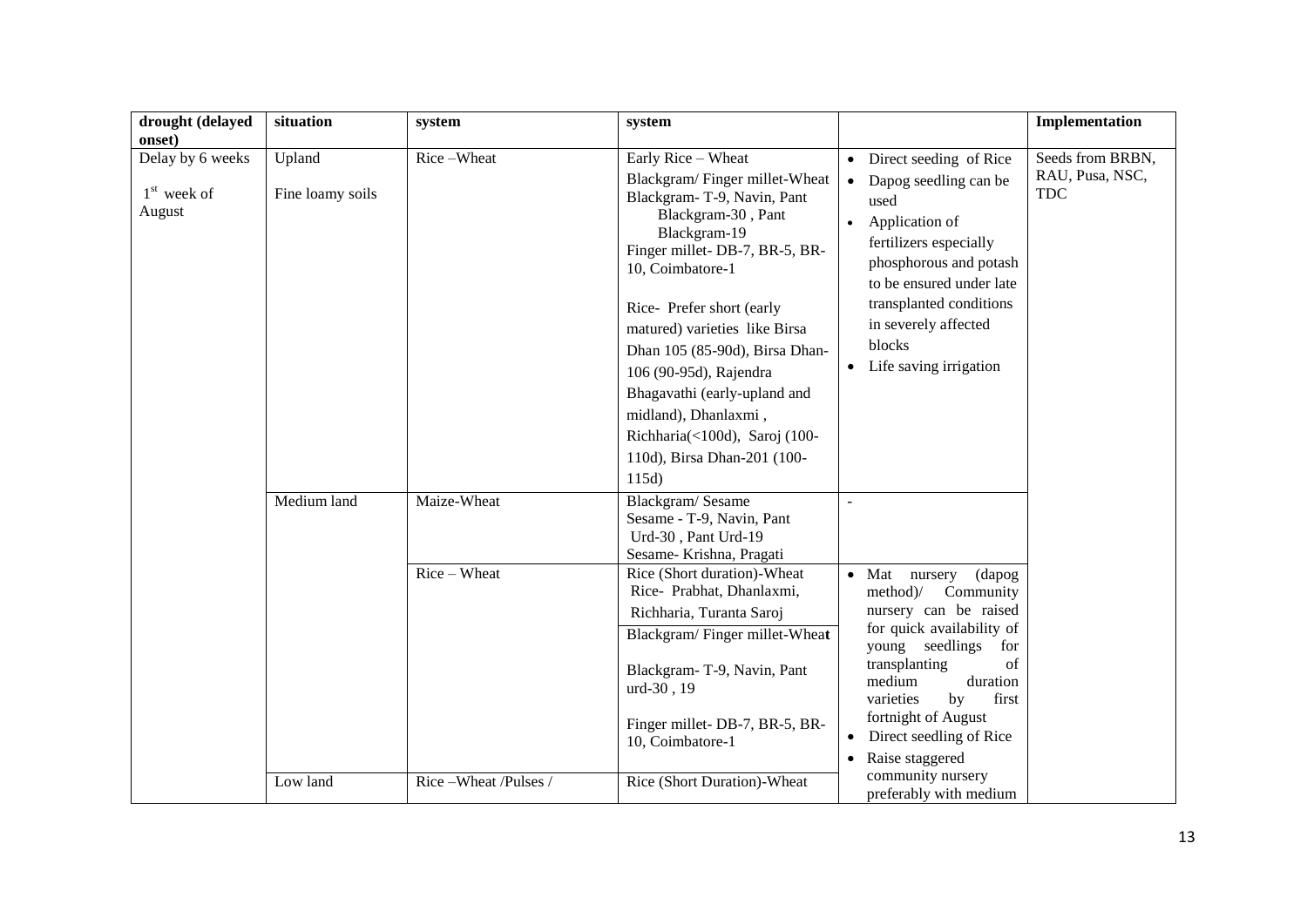| Oilseeds/Vegetables/ | Rice-Prabhat, Dhanlaxmi,                             | duration varieties in    |
|----------------------|------------------------------------------------------|--------------------------|
| Potato               | Richharia, Turanta, Saroj                            | mid and lowlands         |
|                      |                                                      | Enhanced basal dose of   |
|                      |                                                      | NPK to boost the early   |
|                      | If dry spell continues, direct                       | vegetative growth        |
|                      | seeding of short duration rice                       | Application of           |
|                      | varieties (100 days) can be done                     | fertilizers especially   |
|                      | in midlands by first fortnight of                    | phosphorous and potash   |
|                      | August and extra short duration                      | to be ensured under late |
|                      | $(70-75 \text{ days})$ up to $25^{\text{th}}$ August | transplanted conditions  |
|                      |                                                      | in severely affected     |
|                      |                                                      | districts                |
|                      |                                                      | Life saving irrigation   |

| <b>Condition</b>                                  |                                   |                                       | <b>Suggested Contingency measures</b>                                                                                                                                                                                                                                                                                                                               |                                                                                                                                                                                                                                             |                                                   |  |  |
|---------------------------------------------------|-----------------------------------|---------------------------------------|---------------------------------------------------------------------------------------------------------------------------------------------------------------------------------------------------------------------------------------------------------------------------------------------------------------------------------------------------------------------|---------------------------------------------------------------------------------------------------------------------------------------------------------------------------------------------------------------------------------------------|---------------------------------------------------|--|--|
| <b>Early season</b><br>drought (delayed<br>onset) | <b>Major Farming</b><br>situation | <b>Normal Crop/cropping</b><br>system | Change in crop/cropping system                                                                                                                                                                                                                                                                                                                                      | <b>Agronomic measures</b>                                                                                                                                                                                                                   | <b>Remarks</b> on<br>Implementation               |  |  |
| Delay by 8 weeks<br>$3rd$ week of<br>August       | Upland<br>Fine loamy soils        | Rice-Wheat                            | Blackgram - Toria /late wheat<br>Blackgram-T-9, Navin, Pant<br>Urd-30, Pant Urd-19<br>Rice-Prefer Early matured<br>varieties like Turanta dhan (75d),<br>Prabhat (90d), Birsa Dhan 105 (85-<br>90d), Birsa Dhan-106 (90-95d),<br>Rajendra Bhagavathi (early-upland<br>and midland), Dhanlaxmi,<br>Richharia(<100d), Saroj (100-<br>110d), Birsa Dhan-201 (100-115d) | • Moisture conservation<br>• Inter cultivation<br>Sowing of <i>rabi</i> crops such as<br>Wheat, Lentil, Chickpea, Pea,<br>Mustard (Pusa Mahak, RAU<br>TS17), Linseed (Garima) and<br>Vegetables<br>Adopt Soil mulching or<br>Straw mulching | Seeds from BRBN,<br>RAU, Pusa, NSC,<br><b>TDC</b> |  |  |
|                                                   |                                   | Rice-Rai/Potato                       | Sesame-Rai/Potato/<br>Rabi maize<br>Sesame-Pea-Green gram<br>Sesame-Krishna, Pragati                                                                                                                                                                                                                                                                                | Mulching for moisture<br>conservation                                                                                                                                                                                                       |                                                   |  |  |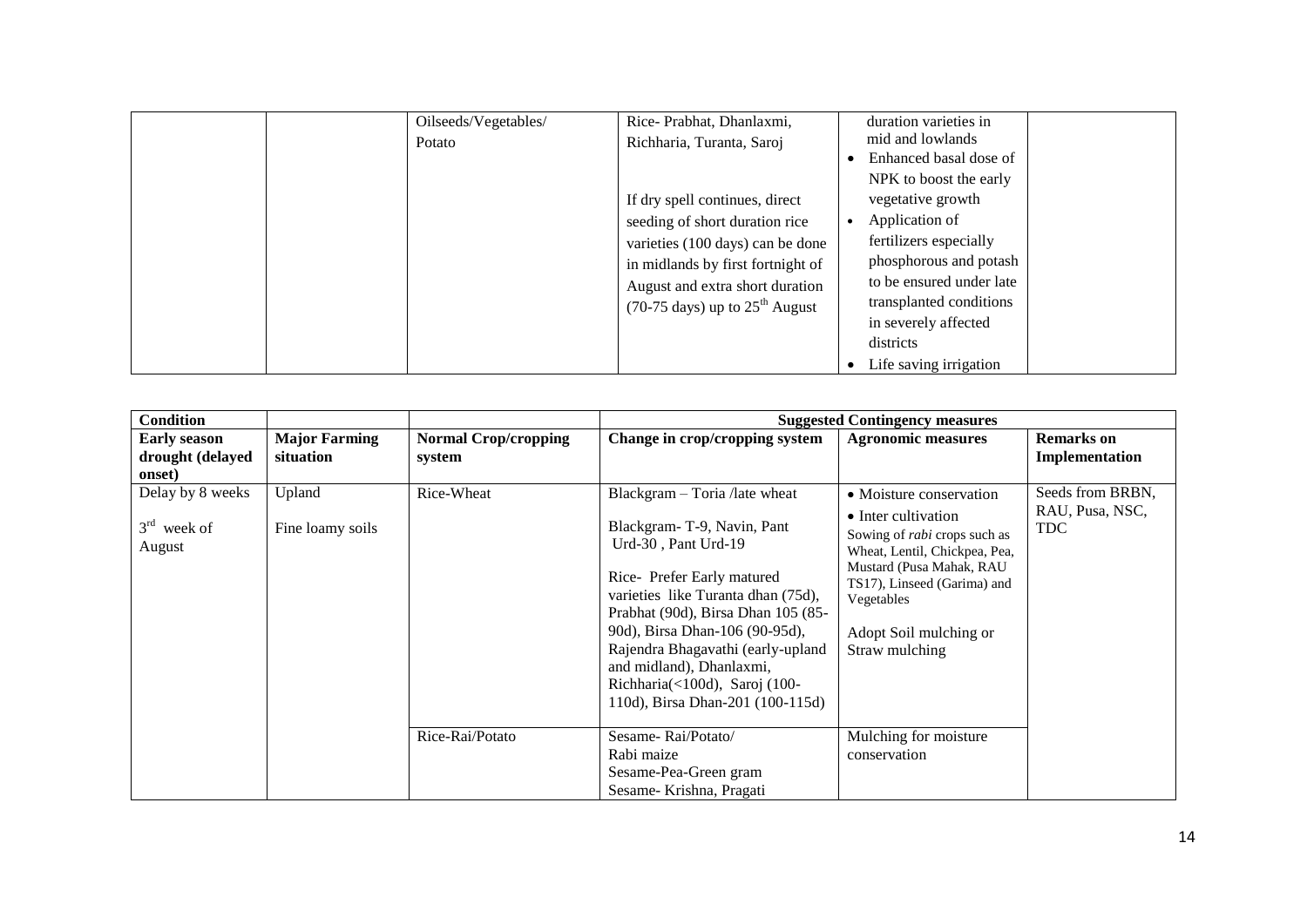|             |                | Rice-Prefer Early matured<br>varieties like Turanta dhan (75d),<br>Prabhat (90d), Birsa Dhan 105 (85-<br>90d), Birsa Dhan-106 (90-95d),<br>Rajendra Bhagavathi (early-upland<br>and midland), Dhanlaxmi,<br>Richharia(<100d), Saroj (100-<br>110d), Birsa Dhan-201 (100-115d)                                            |                                                                                                                                                                                                                                                                                                                                                                                                                                                                                                                                                                                                                                                |
|-------------|----------------|--------------------------------------------------------------------------------------------------------------------------------------------------------------------------------------------------------------------------------------------------------------------------------------------------------------------------|------------------------------------------------------------------------------------------------------------------------------------------------------------------------------------------------------------------------------------------------------------------------------------------------------------------------------------------------------------------------------------------------------------------------------------------------------------------------------------------------------------------------------------------------------------------------------------------------------------------------------------------------|
| Medium land | Maize - Lentil | Sesame-Wheat<br>Sesame-Krishna, Pragati                                                                                                                                                                                                                                                                                  | Inter cultivation,<br>Mulching,<br>Application of Organic<br>manure and vermi compost<br>initially                                                                                                                                                                                                                                                                                                                                                                                                                                                                                                                                             |
|             | Rice-Wheat     | Direct seeded rice (DSR) with<br>short duration (80-90 days)<br>varieties (Turanta dhan, Prabhat,<br>Anjali, Vandana, CR-Dhan-40 etc.)<br>can be taken up in midlands till the<br>end of August subject to<br>availability of at least one assured<br>irrigation<br>Early Rice-Prabhat, Dhanlaxmi,<br>Richharia, Turanta | Direct seeding of rice<br>$\bullet$<br>Mat nursery (dapog<br>$\bullet$<br>method)/ Community<br>nursery can be raised<br>for quick availability of<br>young seedlings for<br>transplanting<br>of<br>medium<br>duration<br>by<br>varieties<br>first<br>fortnight of August<br>• Use of 20 days old<br>dapog seedling in rice.<br>Enhanced basal dose of<br>$\bullet$<br>NPK in rice to boost<br>early vegetative growth<br>• Supply of contingency<br>crop seeds of Toria,<br>Maize (QPM varieties,<br>Swann composite-65-70<br>days; HM-4 hybrid<br>baby corn), Arhar<br>(Bahar, NDA1, Pusa 9),<br>Urd (Navin and T9),<br>Cowpea and Horsegram |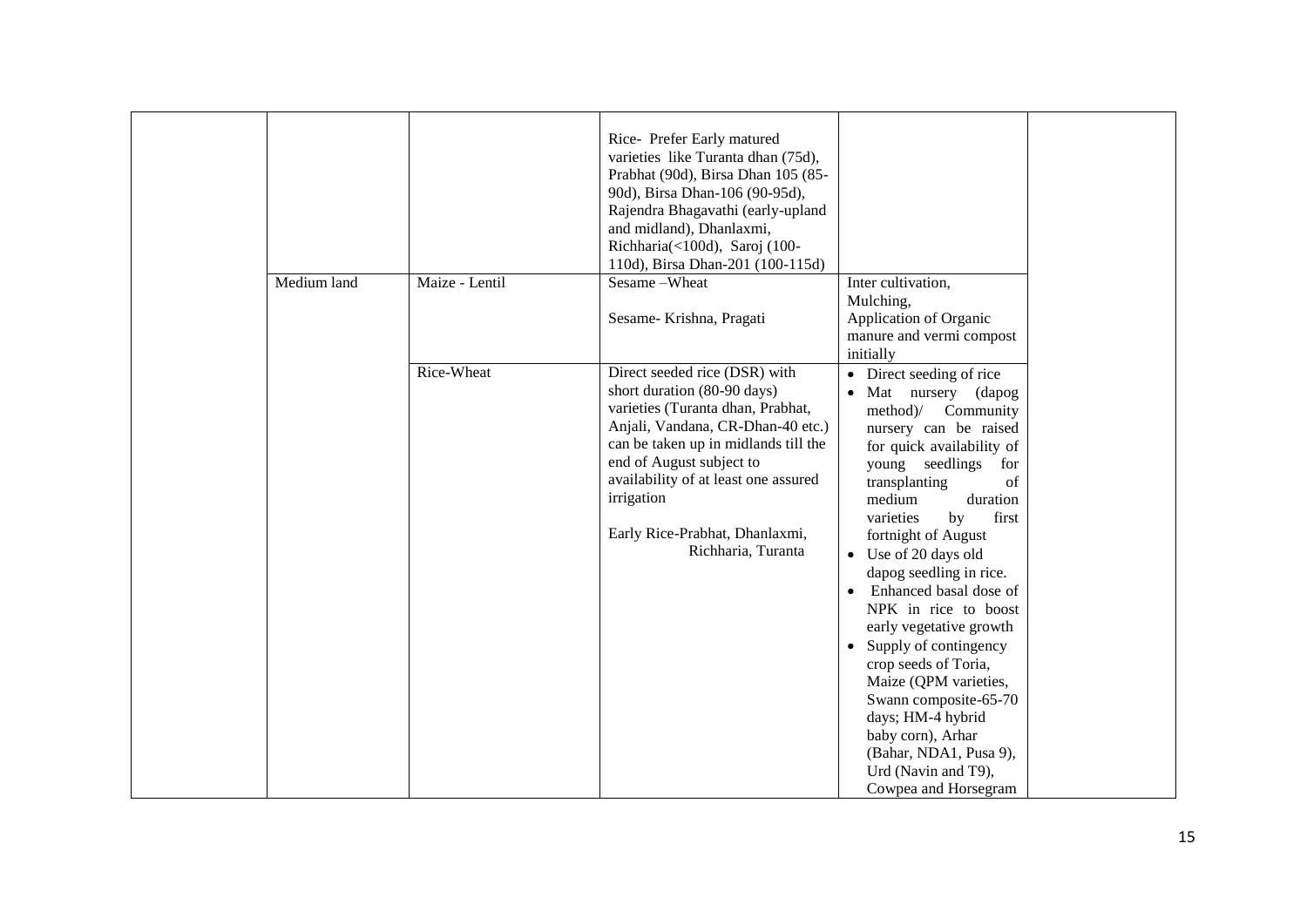|          |              |                           | need to be ensured for                   |
|----------|--------------|---------------------------|------------------------------------------|
|          |              |                           | taking up of sowing in                   |
|          |              |                           | September in midlands                    |
|          |              |                           | Fodder varieties of<br>$\bullet$         |
|          |              |                           | Jowar, Maize, Bajra in                   |
|          |              |                           | combination with                         |
|          |              |                           | legumes (cowpea and                      |
|          |              |                           | horsegram) can be                        |
|          |              |                           | taken up wherever                        |
|          |              |                           | feasible to meet the                     |
|          |              |                           | fodder requirements in                   |
|          |              |                           | deficit rainfall districts               |
| Low land | Rice-Wheat / | Rice-Potato               | Double transplanting                     |
|          | Rice-Potato  | Rice-wheat                | of rice (karuhan) can                    |
|          |              |                           | be done with $30 + 45$                   |
|          |              | Rice-Rajshree, Santosh,   | days old seedlings of                    |
|          |              | Sita, Rajendra Suwasni    | duration<br>long<br><sub>or</sub>        |
|          |              | Rajendra Sweta            | photosensitive                           |
|          |              | Sept. Pigeonpea-Greengram | varieties up to 30 <sup>th</sup>         |
|          |              |                           | August with close                        |
|          |              | Pigeonpea - Bahar, Pusa-9 | planting (40-45 hills                    |
|          |              | Narendra Arhar-I          | per square meter)                        |
|          |              |                           | Application of organic<br>$\bullet$      |
|          |              |                           | manure and vermi                         |
|          |              |                           | compost initially for                    |
|          |              |                           | Rice and other crops.                    |
|          |              |                           | Sowing of <i>rabi</i> crops<br>$\bullet$ |
|          |              |                           | such as Wheat, Lentil,                   |
|          |              |                           | Chickpea,<br>Pea,                        |
|          |              |                           | Mustard (Pusa Mahak,                     |
|          |              |                           | RAU TS17), Linseed                       |
|          |              |                           | (Garima)<br>and                          |
|          |              |                           | Vegetables can be                        |
|          |              |                           | taken up on time for                     |
|          |              |                           | maximizing                               |
|          |              |                           | productivity<br>from                     |
|          |              |                           | lowlands with support                    |
|          |              |                           | from the government                      |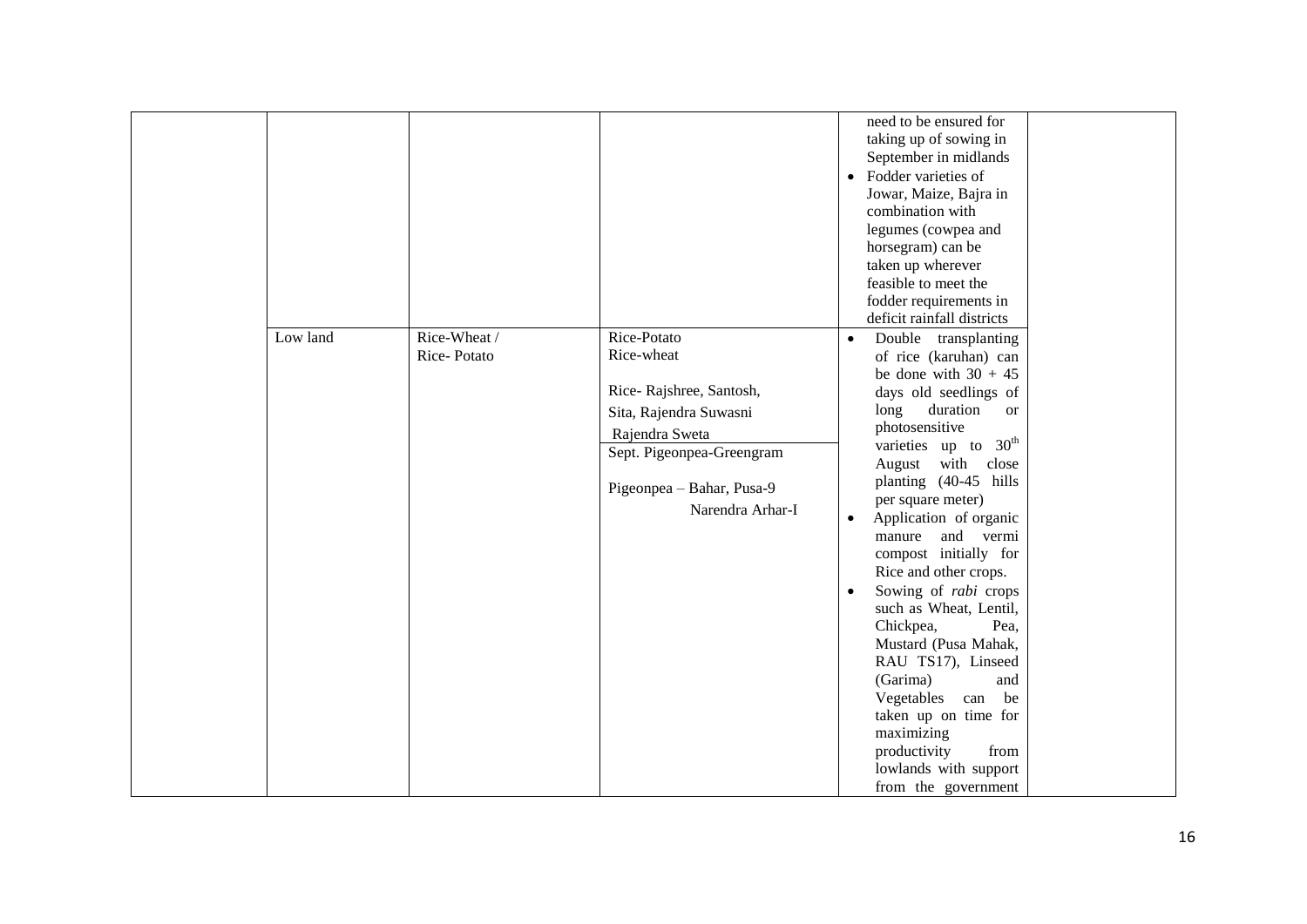|  | for timely supply of             |  |
|--|----------------------------------|--|
|  | inputs and in a way              |  |
|  | rabi production would            |  |
|  | the<br>compensate                |  |
|  | production loss during           |  |
|  | kharif.                          |  |
|  | Fodder varieties of<br>$\bullet$ |  |
|  | Jowar, Maize, Bajra in           |  |
|  | combination with                 |  |
|  | legumes (cowpea and              |  |
|  | horsegram) can be                |  |
|  | taken up wherever                |  |
|  | feasible to meet the             |  |
|  | fodder requirements in           |  |
|  | deficit rainfall districts       |  |
|  |                                  |  |

| <b>Condition</b>     |                  |                             | <b>Suggested Contingency measures</b> |                          |                   |  |  |
|----------------------|------------------|-----------------------------|---------------------------------------|--------------------------|-------------------|--|--|
| Early season         | Major            | <b>Normal Crop/cropping</b> | Crop management                       | Soil nutrient & moisture | <b>Remarks</b> on |  |  |
| drought (Normal      | <b>Farming</b>   | system                      |                                       | conservation measures    | Implementation    |  |  |
| onset)               | situation        |                             |                                       |                          |                   |  |  |
| Normal onset         | Upland           | Rice-Wheat                  | Gap filling,                          | Mulching for moisture    | Seeds from BRBN,  |  |  |
| followed by 15-20    |                  |                             | Weed management                       | conservation.            | RAU, Pusa, NSC,   |  |  |
| days dry spell after | Fine loamy soils | Rice-Rai-Potato             | Gap filling,                          | Inter cultivation,       | <b>TDC</b>        |  |  |
| sowing leading to    |                  |                             | Weed management                       | Life saving irrigation,  |                   |  |  |
| poor                 |                  | Maize-wheat                 | Gap filling                           |                          |                   |  |  |
| germination/crop     |                  |                             |                                       |                          |                   |  |  |
| stand etc.           | Medium land,     | Rice-Wheat                  | Gap filling                           |                          |                   |  |  |
|                      | Low land         |                             | Life saving irrigation                |                          |                   |  |  |
|                      |                  |                             |                                       |                          |                   |  |  |

| Condition         | <b>Suggested Contingency measures</b> |                         |                 |                            |               |  |  |
|-------------------|---------------------------------------|-------------------------|-----------------|----------------------------|---------------|--|--|
| <b>Mid season</b> | <b>Maior</b><br>: Farming situation   | Crop/cropping<br>Normal | Crop management | moisture<br>Soil nutrient- | Remarks on    |  |  |
| drought (long dry |                                       | svstem                  |                 | conservation measures      | Implementatio |  |  |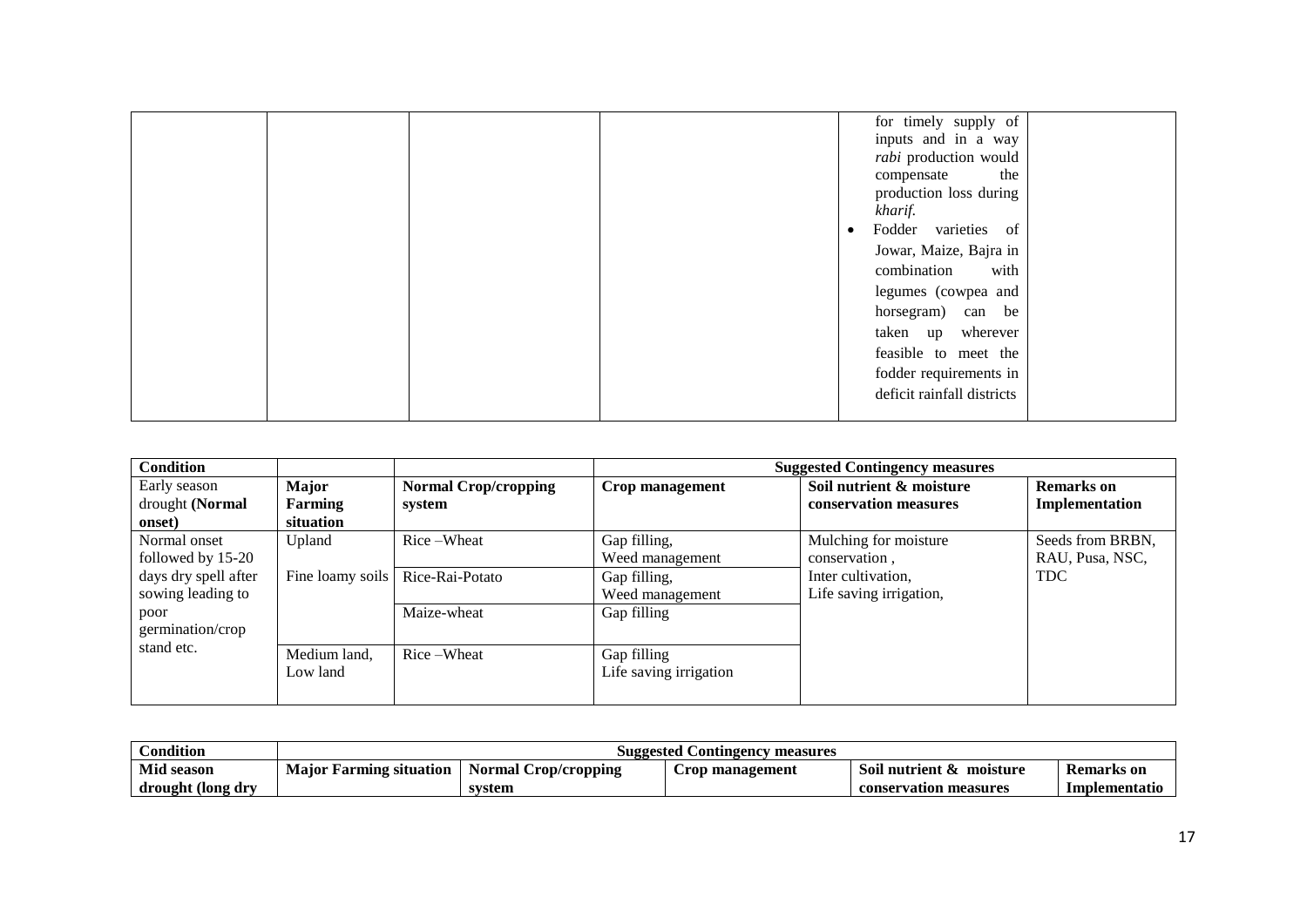| spell, consecutive 2<br>weeks rainless<br>$(>2.5$ mm) period) |                                   |            |                                                                    |                                                                                                                         | n |
|---------------------------------------------------------------|-----------------------------------|------------|--------------------------------------------------------------------|-------------------------------------------------------------------------------------------------------------------------|---|
| At vegetative stage                                           | Upland<br>Medium land<br>Low land | Rice-Wheat | Gap filling of existing<br>crop<br>Postponement of top<br>dressing | Inter culturing<br>Mulching<br>Conservation tillage<br>Foliar spray with $(1%)$<br><b>MOP</b><br>Life saving irrigation |   |

| <b>Condition</b>     |                      | <b>Suggested Contingency measures</b> |                     |                          |                   |  |  |
|----------------------|----------------------|---------------------------------------|---------------------|--------------------------|-------------------|--|--|
| Mid season           | <b>Major Farming</b> | <b>Normal Crop/cropping system</b>    | Crop management     | Soil nutrient & moisture | <b>Remarks</b> on |  |  |
| drought (long dry    | situation            |                                       |                     | conservation measures    | Implementatio     |  |  |
| spell, consecutive 2 |                      |                                       |                     |                          | n                 |  |  |
| weeks rainless       |                      |                                       |                     |                          |                   |  |  |
| $(>2.5$ mm) period)  |                      |                                       |                     |                          |                   |  |  |
| At flowering stage   | Upland               | Rice-Wheat                            | Adopt IPM practices | Interculture             |                   |  |  |
|                      | Medium land          |                                       | Foliar application  | Mulching                 |                   |  |  |
|                      | Low land             |                                       | with 2% Urea        | Foliar application with  |                   |  |  |
|                      |                      |                                       |                     | 2% MOP                   |                   |  |  |
|                      |                      |                                       |                     | Conservation tillage     |                   |  |  |
|                      |                      |                                       |                     | Life saving irrigation   |                   |  |  |

| <b>Condition</b>  |                      |                             | <b>Suggested Contingency measures</b> |                             |                   |  |  |
|-------------------|----------------------|-----------------------------|---------------------------------------|-----------------------------|-------------------|--|--|
| <b>Terminal</b>   | <b>Major Farming</b> | <b>Normal Crop/cropping</b> | Crop management                       | Rabi Crop planning          | <b>Remarks</b> on |  |  |
| drought           | situation            | system                      |                                       |                             | Implementation    |  |  |
| (Early withdrawal |                      |                             |                                       |                             |                   |  |  |
| of monsoon)       |                      |                             |                                       |                             |                   |  |  |
|                   | Upland,              | Rice-Chickpea/ Lentil/      | Foliar spray with $(1\%)$             | • Open the furrow during    |                   |  |  |
|                   | Medium land,         | Mustard/Rai/Linseed         | Urea or MOP                           | evening and left furrow     |                   |  |  |
|                   | Low land             |                             | • Adopt IPM practices                 | open overnight and plank in |                   |  |  |
|                   |                      |                             |                                       | the next morning before     |                   |  |  |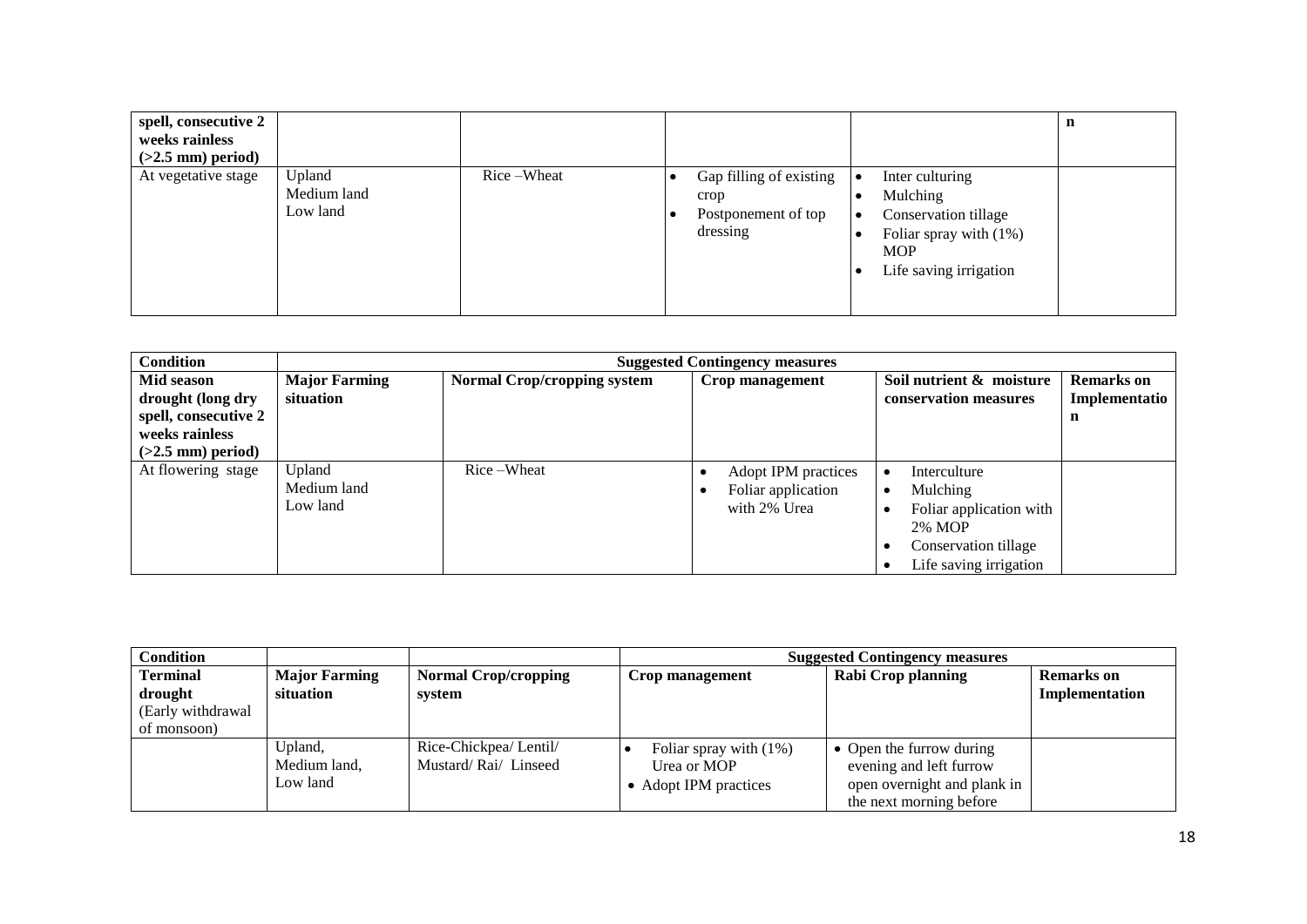|  | • Mulching<br>• Life saving irrigation | sunrise for growing of<br>early rabi crops like wheat,<br>Rabi Maize/Pulses<br>/Oilseeds/ Vegetables |  |
|--|----------------------------------------|------------------------------------------------------------------------------------------------------|--|
|  |                                        |                                                                                                      |  |

### **2.1.2 Drought - Irrigated situation**

| <b>Condition</b>                                                        | <b>Major</b><br>Farming<br><b>Situation</b> | Crop/Cropping<br><b>System</b> | <b>Change in Crops/ Cropping</b><br>system                                                                                     | <b>Agronomic Measures</b>                                                                                                 | <b>Remarks</b> on<br>Implementation               |
|-------------------------------------------------------------------------|---------------------------------------------|--------------------------------|--------------------------------------------------------------------------------------------------------------------------------|---------------------------------------------------------------------------------------------------------------------------|---------------------------------------------------|
| Delayed/Limited<br>release of water in<br>canals due to low<br>rainfall | Upland                                      | Rice-Wheat<br>Rice-Rai-Potato  | Rice (Short Duration)-Late sown<br>wheat<br>Rice (Short Duration)-Wheat<br>Sesame-Rai/Potato/<br>Maize<br>Sesame-Pea-Greengram | Direct sowing with short duration<br>Rice varieties                                                                       | Seeds from BRBN,<br>RAU, Pusa, NSC,<br><b>TDC</b> |
|                                                                         | Medium land                                 | Rice - Lentil                  | Rice (short duration) - Lentil                                                                                                 | Direct sowing with short duration<br>Rice varieties                                                                       |                                                   |
|                                                                         |                                             | Sesame-Potato-wheat            | Sesame-Potato/Wheat                                                                                                            | Life saving irrigation,<br>Inter cultivation,<br>Mulching,<br>Application of Organic manure and<br>vermicompost initially |                                                   |
|                                                                         | Low land                                    | Rice-Wheat-Green<br>gram       | Rice (Short Duration)-Wheat                                                                                                    | Nursery raising through Dapog<br>method                                                                                   |                                                   |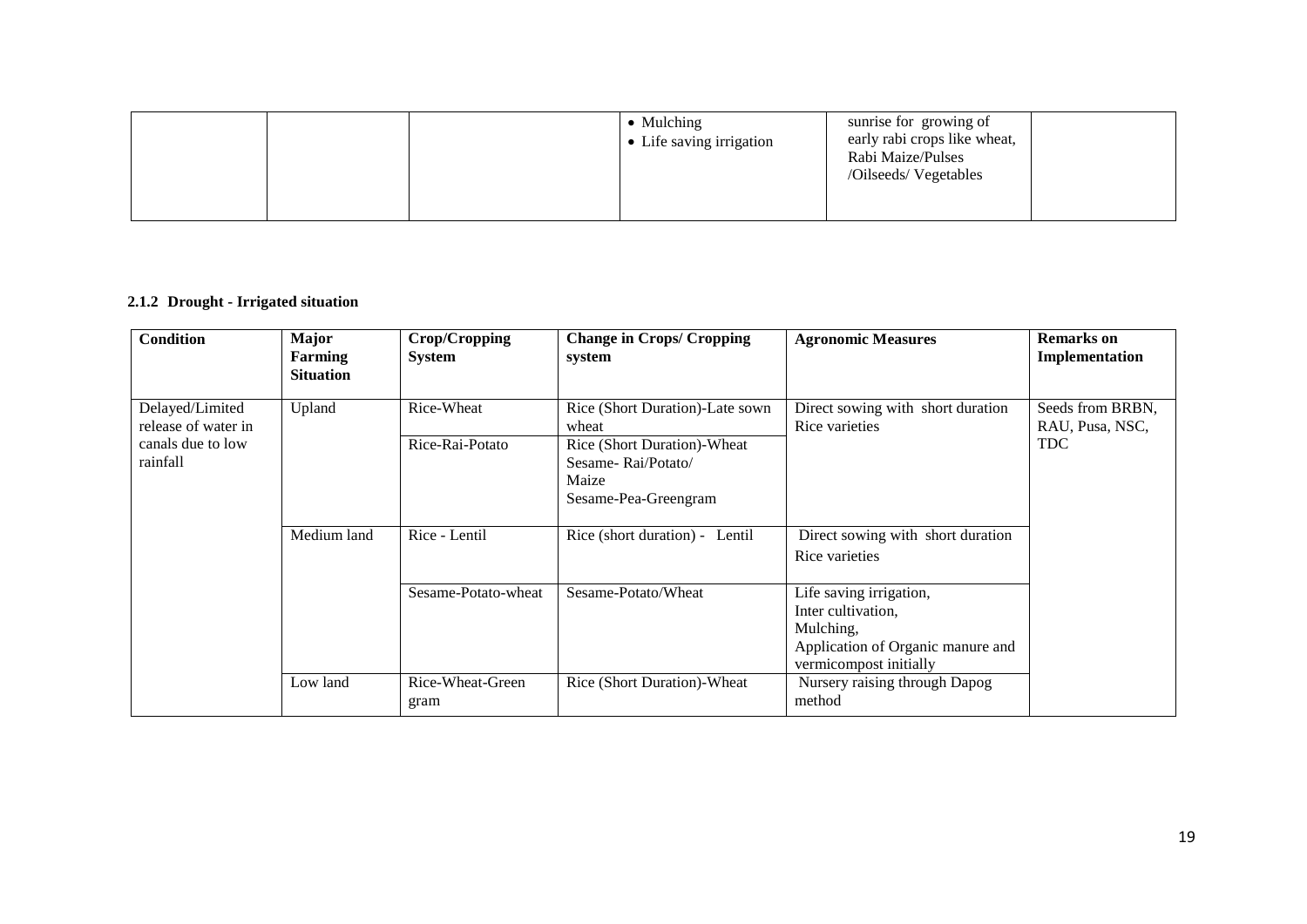| Condition                                 | <b>Major</b><br>Farming<br><b>Situation</b> | Crop/Cropping<br><b>System</b> | <b>Change in Crops/ Cropping</b><br>system                                     | <b>Agronomic Measures</b>                                                                                                  | <b>Remarks</b> on<br>Implementation |
|-------------------------------------------|---------------------------------------------|--------------------------------|--------------------------------------------------------------------------------|----------------------------------------------------------------------------------------------------------------------------|-------------------------------------|
| Limited release of<br>water in canals due | Upland                                      | Rice-Wheat                     | Rice (Short Duration)- Late sown<br>wheat                                      | Direct sowing of short duration<br>Rice                                                                                    | Seeds from BRBN,<br>RAU, Pusa, NSC, |
| to low rainfall                           |                                             | Rice-Rai-Potato                | Rice (Short Duration)-Wheat<br>Sesame-Rai/Potato/Maize<br>Sesame-pea-Greengram |                                                                                                                            | <b>TDC</b>                          |
|                                           | Medium land                                 | Rice - Lentil                  | Rice (short duration) - Lentil                                                 | Direct sowing with short duration<br>Rice varieties                                                                        |                                     |
|                                           |                                             | Sesame-Potato-wheat            | Sesame-Potato<br>Sesame-wheat                                                  | Life saving irrigation,<br>Inter cultivation.<br>Mulching,<br>Application of Organic manure and<br>vermi compost initially |                                     |
|                                           | Low land                                    | Rice-Wheat-Green<br>gram       | Rice (Short Duration)-Wheat                                                    | Nursery raising through Dapog<br>method                                                                                    |                                     |

| Condition                                    | <b>Major</b><br>Farming<br><b>Situation</b> | Crop/Cropping<br><b>System</b> | <b>Change in Crops/ Cropping</b>                                               | <b>Agronomic Measures</b>                                                                                                 | <b>Remarks</b> on<br>Implementation |
|----------------------------------------------|---------------------------------------------|--------------------------------|--------------------------------------------------------------------------------|---------------------------------------------------------------------------------------------------------------------------|-------------------------------------|
| Non Release of water<br>in canals under      | Upland                                      | Rice-Wheat                     | Rice (Short Duration)-Late sown<br>wheat                                       | Direct sowing of short duration<br>Rice                                                                                   | Seeds from BRBN,<br>RAU, Pusa, NSC, |
| delayed onset of<br>monsoon in<br>catchments |                                             | Rice-Rai-Potato                | Rice (Short Duration)-Wheat<br>Sesame-Raj/Potato/Maize<br>Sesame-Pea-Greengram |                                                                                                                           | <b>TDC</b>                          |
|                                              | Medium land                                 | Rice - Lentil                  | Rice (short duration) - lentil                                                 | Direct sowing with short duration<br>Rice varieties                                                                       |                                     |
|                                              |                                             | Sesame-Potato-Wheat            | Sesame-Potato/Wheat                                                            | Life saving irrigation,<br>Inter cultivation,<br>Mulching,<br>Application of organic manure and<br>vermicompost initially |                                     |
|                                              | Low land                                    | Rice-Wheat-Green               | Rice (Short Duration)-Wheat                                                    | Nursery raising through Dapog                                                                                             |                                     |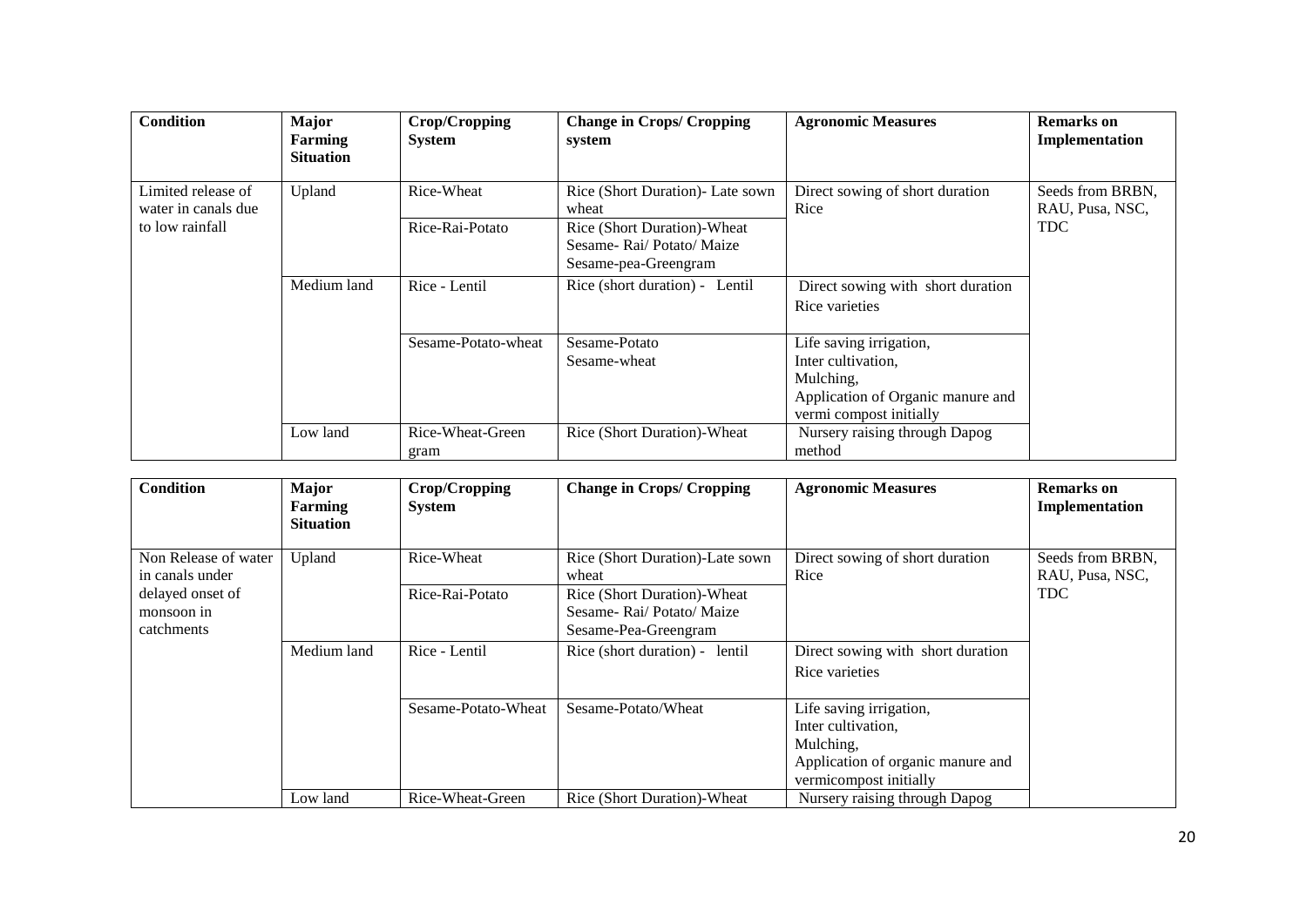| gram<br>method |  |  |  |
|----------------|--|--|--|
|                |  |  |  |

| Condition                                    |                      |                             | <b>Suggested Contingency measures</b> |                                        |                                     |  |
|----------------------------------------------|----------------------|-----------------------------|---------------------------------------|----------------------------------------|-------------------------------------|--|
|                                              | <b>Major Farming</b> | <b>Normal Crop/cropping</b> | Change in crop/cropping               | <b>Agronomic measures</b>              | <b>Remarks</b> on                   |  |
|                                              | situation            | system                      | system                                |                                        | Implementation                      |  |
| Lack of inflows<br>into tanks due to         | Upland               | Rice-Wheat                  | Rice (short duration) - Late<br>wheat | Life saving irrigation,                | Seeds from BRBN,<br>RAU, Pusa, NSC, |  |
| insufficient<br>/delayed onset of<br>monsoon | Medium land          | Rice-Wheat                  | Sesame-Rabi maize<br>/Wheat           | Mulching for moisture<br>conservation. | <b>TDC</b>                          |  |

| <b>Condition</b> |                      |                             | <b>Suggested Contingency measures</b> |                           |                   |  |
|------------------|----------------------|-----------------------------|---------------------------------------|---------------------------|-------------------|--|
|                  | <b>Major Farming</b> | <b>Normal Crop/cropping</b> | Change in crop/cropping system        | <b>Agronomic measures</b> | <b>Remarks</b> on |  |
|                  | situation            | system                      |                                       |                           | Implementation    |  |
| Insufficient     | <b>UP</b> land       | Rice-Wheat                  | Rice (short duration) - Late sown     | Life saving irrigation,   | Seeds from BRBN.  |  |
| groundwater      |                      |                             | wheat                                 |                           | RAU, Pusa, NSC,   |  |
| recharge due to  |                      |                             | Pigeonpea /Blackgram/                 |                           | <b>TDC</b>        |  |
| low rainfall     |                      |                             | Sesame-wheat                          |                           |                   |  |
|                  | Medium land          | Rice-Wheat                  | Sesame-Rabi maize                     | Life saving irrigation,   |                   |  |
|                  |                      |                             | $Sesame - Wheat$                      |                           |                   |  |
|                  | Low land             | Rice-Wheat                  | Rice-Rabi maize                       | Mulching for moisture     |                   |  |
|                  |                      |                             | $Rice - Wheat$                        | conservation              |                   |  |
|                  |                      |                             |                                       |                           |                   |  |
|                  |                      |                             |                                       |                           |                   |  |

 **2.2 Unusual rains (untimely, unseasonal etc)** (for both rainfed and irrigated situations)

| <b>Condition</b>                                                        | <b>Suggested contingency measure</b> |                        |                     |              |  |
|-------------------------------------------------------------------------|--------------------------------------|------------------------|---------------------|--------------|--|
| Continuous high rainfall in<br>a short span leading to water<br>logging | <b>Vegetative stage</b>              | <b>Flowering stage</b> | Crop maturity stage | Post harvest |  |
| Rice, Maize, Pigeonpea,<br>vegetables                                   | Provide drainage                     | Provide drainage       |                     |              |  |
| <b>Horticulture</b>                                                     | Provide drainage                     | Provide drainage       |                     |              |  |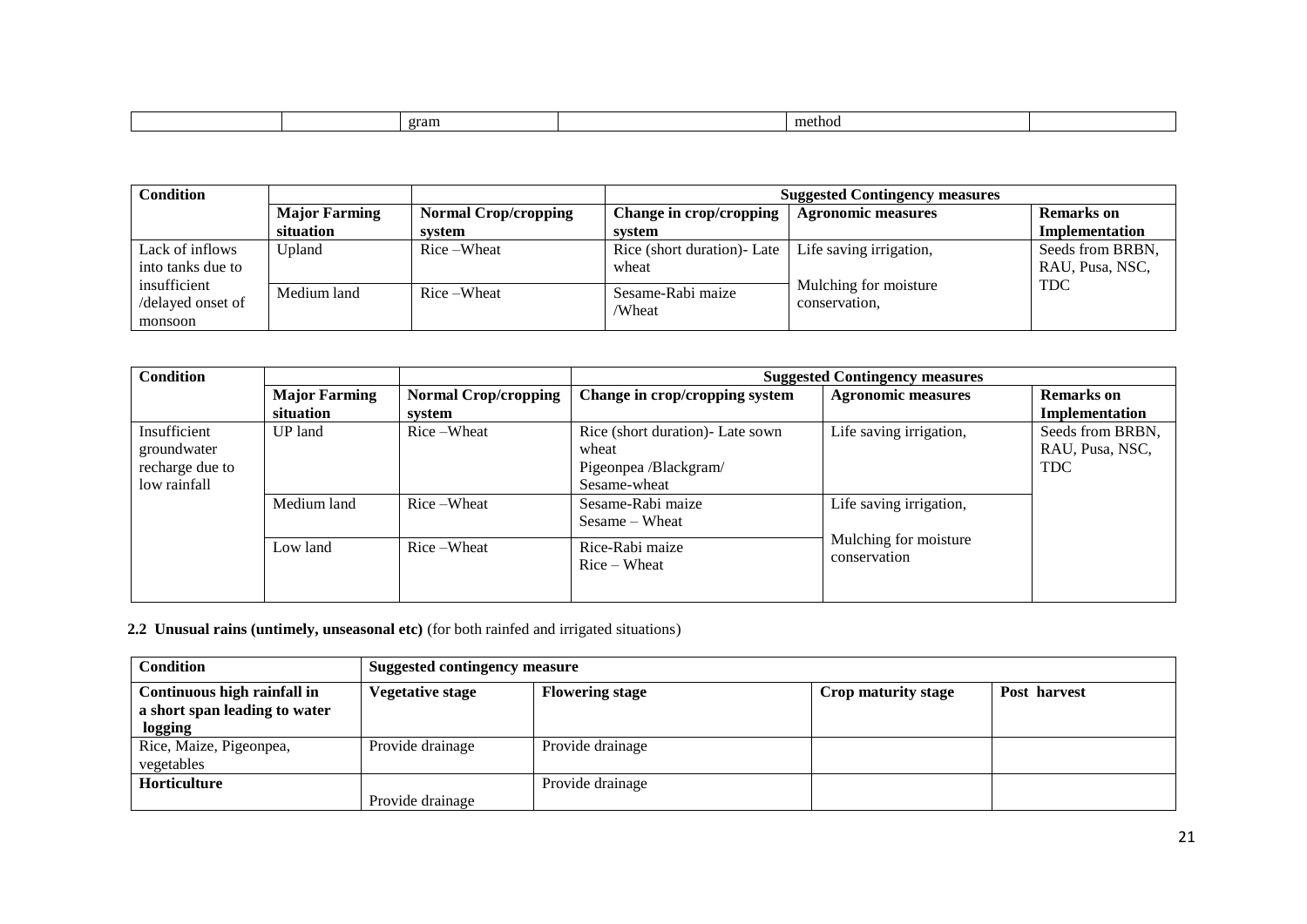| Mango                                                                | Provide drainage                                                                                                                                                         | Provide drainage                                                                                                              | Provide drainage                                                              | Safe storage and<br>transportation                                                                              |
|----------------------------------------------------------------------|--------------------------------------------------------------------------------------------------------------------------------------------------------------------------|-------------------------------------------------------------------------------------------------------------------------------|-------------------------------------------------------------------------------|-----------------------------------------------------------------------------------------------------------------|
| Litchi                                                               | Provide drainage                                                                                                                                                         | Provide drainage                                                                                                              | Provide drainage                                                              |                                                                                                                 |
| Banana                                                               | Provide drainage                                                                                                                                                         | Provide drainage                                                                                                              | Provide drainage                                                              |                                                                                                                 |
| Guava                                                                | Provide drainage                                                                                                                                                         | Provide drainage                                                                                                              | Provide drainage                                                              |                                                                                                                 |
| Heavy rainfall with high speed<br>winds in a short span <sup>2</sup> |                                                                                                                                                                          |                                                                                                                               |                                                                               |                                                                                                                 |
| Rice                                                                 | Re planting with Dapog<br>seedling,<br>Gap filling,<br>Kharuhan (double<br>transplanting                                                                                 |                                                                                                                               |                                                                               |                                                                                                                 |
| Maize                                                                | Earthing up                                                                                                                                                              |                                                                                                                               |                                                                               |                                                                                                                 |
| Pigeonpea                                                            | Earthing up                                                                                                                                                              |                                                                                                                               |                                                                               |                                                                                                                 |
| Vegetables                                                           | Grow nursery on raised<br>bed and poly tunnel                                                                                                                            |                                                                                                                               |                                                                               |                                                                                                                 |
| Horticulture                                                         |                                                                                                                                                                          |                                                                                                                               |                                                                               |                                                                                                                 |
| Mango                                                                | Re planting                                                                                                                                                              |                                                                                                                               |                                                                               |                                                                                                                 |
| Litchi                                                               | Provide wind break to reduce the wind speed                                                                                                                              |                                                                                                                               |                                                                               |                                                                                                                 |
| Banana                                                               | Provide wind break to reduce the wind speed                                                                                                                              |                                                                                                                               |                                                                               |                                                                                                                 |
| Guava                                                                |                                                                                                                                                                          |                                                                                                                               |                                                                               |                                                                                                                 |
| Outbreak of pests and diseases due to unseasonal rains               |                                                                                                                                                                          |                                                                                                                               |                                                                               |                                                                                                                 |
| Rice                                                                 | Seedling treatment with<br>granular insecticide -<br>Cartap hydrochloride<br>or phorate 10G,<br>Maintain shallow water<br>in nursery beds<br>Providing good<br>drainage. | $\bullet$ Use copper fungicides against<br>Bacterial leaf blight.<br>Split application of N fertilizer<br>❖<br>$(3-4 \times)$ | Harvest at<br>❖<br>physiological<br>maturity                                  | Proper drying and safe<br>storage                                                                               |
| Maize                                                                | Drainage,<br>❖<br>and<br>yellowing<br>mainly<br>nitrogen<br>due<br>to<br>deficiency apply N                                                                              | ❖<br>blight<br>through<br>Foliar<br>control<br>Mancozeb @ 2.5g/l<br>Or Zineb/ Maneb $@$ 2.5-4 g/lit of water                  | Cob harvesting from<br>❖<br>standing crop<br>Harvest at<br>❖<br>physiological | $\bullet^{\bullet}_{\bullet}$<br>Storage in safe places<br>like farmer<br>warehouse/tent<br>covering of produce |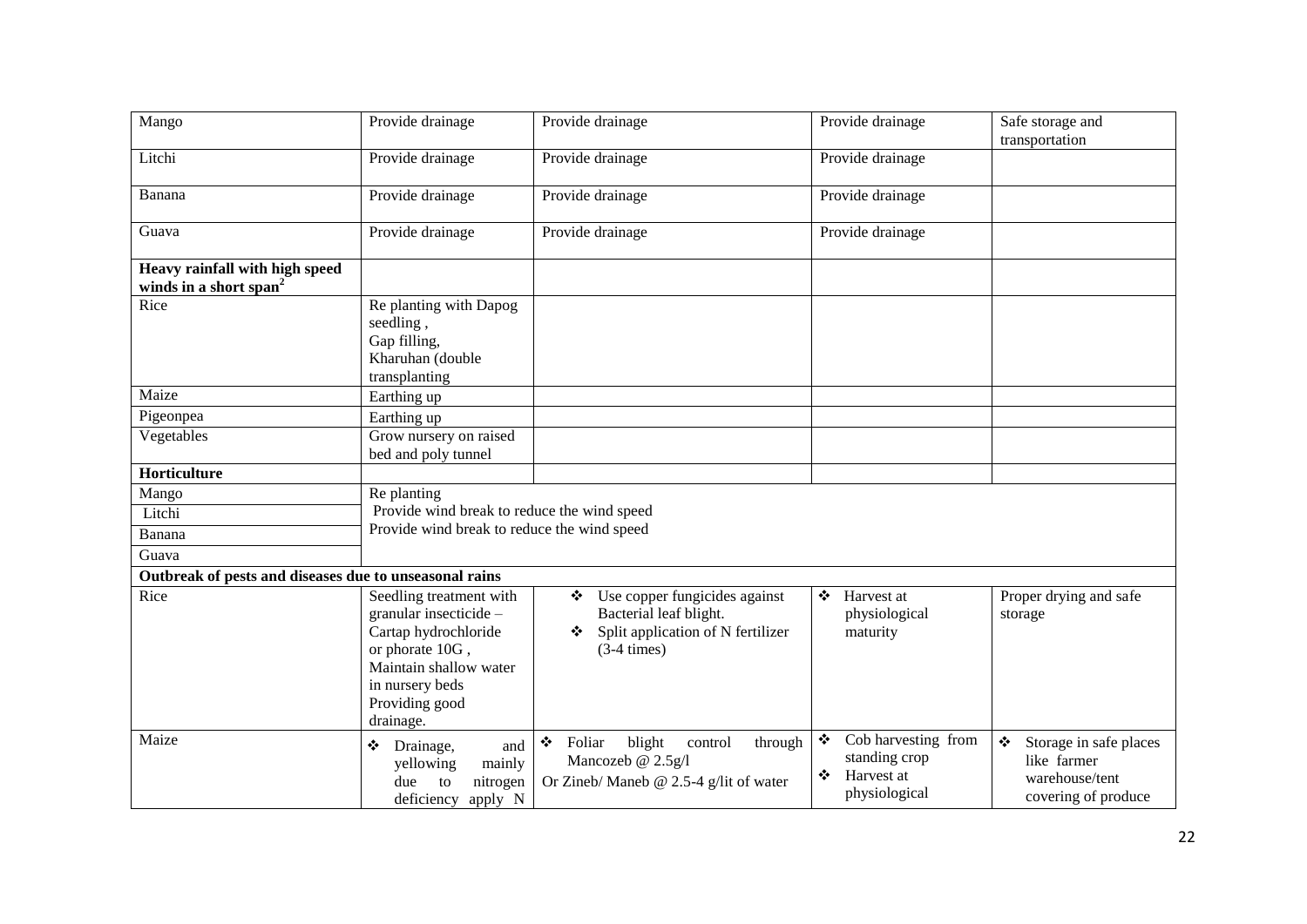|              | split doses                                            | (2-4 applications at 8-10 days interval)    | maturity                                              | <b>Ensure 10-12%</b><br>❖                        |
|--------------|--------------------------------------------------------|---------------------------------------------|-------------------------------------------------------|--------------------------------------------------|
|              | Application<br>of<br>❖                                 |                                             |                                                       | moisture in grains                               |
|              | granular insecticides                                  |                                             |                                                       | before storage                                   |
|              | viz. Thimet 10g, or                                    |                                             |                                                       | Proper dying<br>❖                                |
|              | Carbofuran 3g. in                                      |                                             |                                                       |                                                  |
|              | whorl of maize                                         |                                             |                                                       |                                                  |
| Pigeonpea    | Provide drainage,                                      | Provide drainage                            | Provide drainage                                      | Proper dying,<br>Storage at safe place and       |
|              | Seed treatment with 1 g                                |                                             |                                                       | transportation                                   |
|              | carbendizim $+2g$                                      |                                             |                                                       |                                                  |
|              | thiram/kg seed.                                        |                                             |                                                       |                                                  |
| Horticulture |                                                        |                                             |                                                       |                                                  |
| Vegetables   |                                                        | • Drainage management                       | • Drainage management                                 |                                                  |
|              | • Drainage management                                  |                                             |                                                       |                                                  |
| Mango        | Anthracnose:-                                          | Anthracnose:-                               | Mango powdery mildew:                                 | Harvest at proper time                           |
|              | The foliar infection can                               |                                             | Prune diseased leaves and                             |                                                  |
|              | be controlled by                                       | Apply Carbendazim/                          | malformed panicles                                    | Anthracnose:-                                    |
|              | spraying of copper                                     |                                             | harbouring the pathogen                               |                                                  |
|              | oxychloride (0.3%)                                     | Thiophanate methyl (1g/lit) to control of   | to reduce primary                                     | Pre-harvest sprays of                            |
|              |                                                        | Anthracnose.                                | inoculum load.                                        | hexaconazole (0.01%) or                          |
|              | Use bio control agent viz                              |                                             |                                                       | Carbendazim $(0.1\%)$ at 15                      |
|              | Streptosporangium                                      | Blossom infection can be controlled         | Spray wettable sulphur                                | days interval should be                          |
|              | pseudovulgare                                          | effectively by spraying of Bavistin         | $(0.2\%)$ when panicles are                           | done in such a way that                          |
|              |                                                        | $(0.1\%)$ at 15 days interval.              | $3-4$ " in size                                       | the last spray falls 15 days                     |
|              | Bacterial canker:                                      |                                             |                                                       | prior to harvest.                                |
|              | Regular inspection of                                  |                                             | Spray dinocap $(0.1\%)$ 15-                           |                                                  |
|              | orchards, sanitation and<br>seedling certification are |                                             | 20 days after first spray.<br>Spray tridemorph (0.1%) | Diseased leaves, twigs,<br>and fruits, should be |
|              | recommended as                                         | Mango powdery mildew:                       | 15-20 days after second                               | collected                                        |
|              | preventive measures.                                   | Spray wettable sulphur( $0.2\%$ ) & calixin | spray.                                                | and burnt to avoid the                           |
|              | Mango stones for raising                               | or karathane $(0.1\%$ ) during second week  |                                                       | spread for next season                           |
|              | seedlings (root stock)                                 |                                             | Spraying at full bloom                                |                                                  |
|              | should always be taken                                 | of December                                 | needs to be avoided.                                  |                                                  |
|              | from                                                   |                                             | Mango bacterial canker:                               |                                                  |
|              | healthy fruits.                                        |                                             | Three sprays of                                       |                                                  |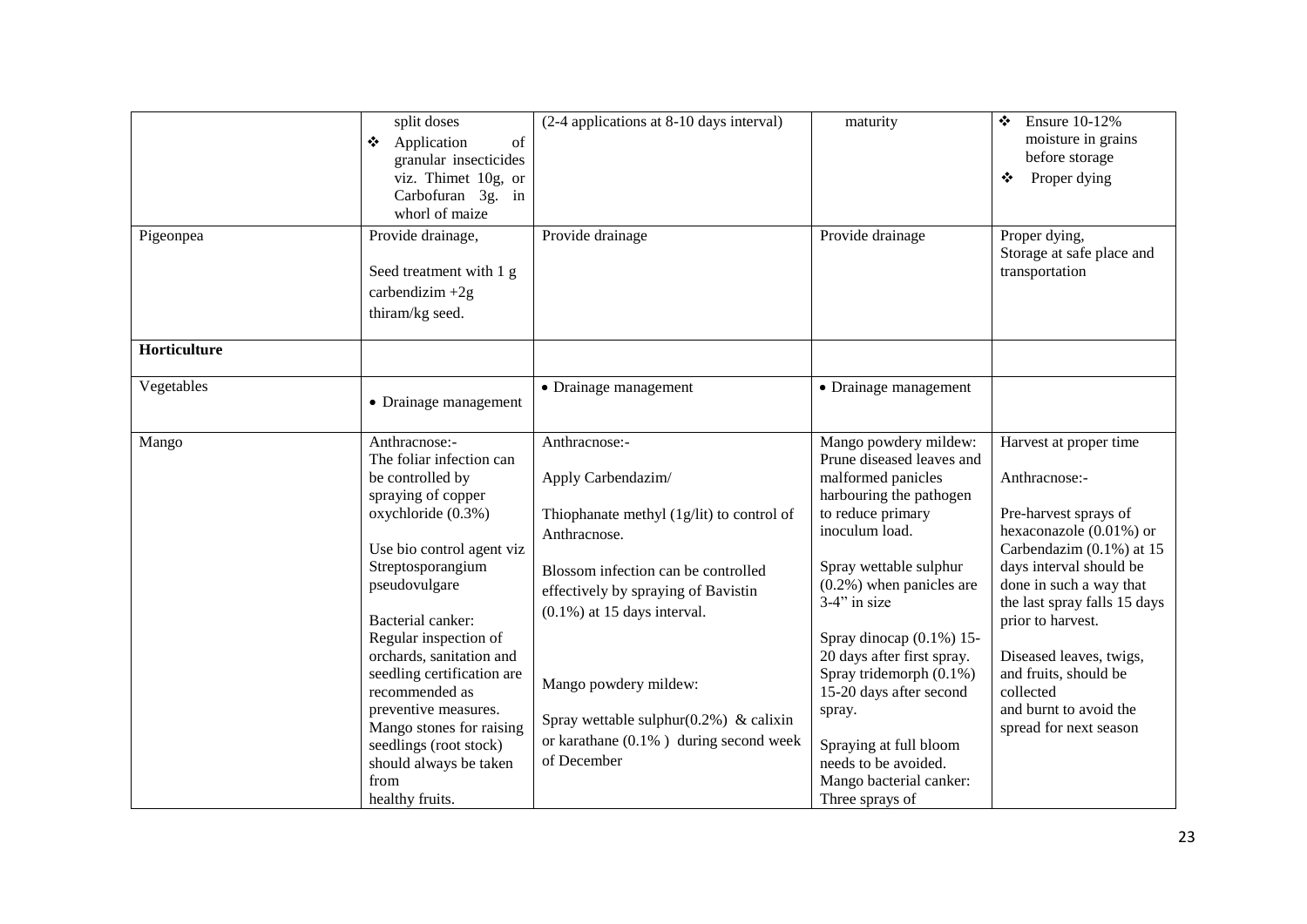| Litchi | Use of wind-breaks<br>helps in reducing<br>brushing/wounding and<br>thus reduces the chance<br>of infection.<br>Fruit Fly:<br>Monitor adult fruit flies<br>emrgence by using<br>methyl eugenol or sex<br>pheromone traps. | Fruit Fly:<br>First Spray delta menthrin 0.0025% plus<br>molasses 0.1% . after 10-12 days spray<br>fenthion $0.05\%$ + molasses $0.1\%$ | Streptocycline (200 ppm)<br>at 10 days intervals<br>reduce fruit<br>infection.<br>In severe infection,<br>spraying of<br>Streptocycline (300 ppm)<br>or copper oxychloride<br>$(0.3\%)$ is more effective.<br>Harvest at proper time | Fruit Fly:<br>Collect all fallen infested<br>fruits and put in a drum<br>covered with fine wire<br>mesh.<br>Harvest fully matured |
|--------|---------------------------------------------------------------------------------------------------------------------------------------------------------------------------------------------------------------------------|-----------------------------------------------------------------------------------------------------------------------------------------|--------------------------------------------------------------------------------------------------------------------------------------------------------------------------------------------------------------------------------------|-----------------------------------------------------------------------------------------------------------------------------------|
|        |                                                                                                                                                                                                                           | followed by dimethoate $0.045%$ +<br>molasses 0.1% if required                                                                          |                                                                                                                                                                                                                                      | fruits one week earlier to<br>escape egg laying                                                                                   |
| Banana | Provide drainage                                                                                                                                                                                                          | Provide drainage                                                                                                                        | Harvest at proper time                                                                                                                                                                                                               |                                                                                                                                   |
| Guava  | Provide drainage                                                                                                                                                                                                          | Provide drainage                                                                                                                        | Harvest at proper time                                                                                                                                                                                                               |                                                                                                                                   |

#### **2.3 2.3 Floods**

| <b>Condition</b>                               | <b>Suggested contingency measure</b>                                         |                                                                                                                         |                                                                                                  |                        |  |  |
|------------------------------------------------|------------------------------------------------------------------------------|-------------------------------------------------------------------------------------------------------------------------|--------------------------------------------------------------------------------------------------|------------------------|--|--|
| Transient water logging/<br>partial inundation | Seedling / nursery stage                                                     | <b>Vegetative stage</b>                                                                                                 | <b>Reproductive stage</b>                                                                        | At harvest             |  |  |
| Rice                                           | Provide drainage<br>Re transplanting<br>through Dapog nursery<br>Gap filling | Provide drainage<br>Gap filling<br>40-45 days old seedlings may<br>be used<br>Kharuhan (double<br>transplanting) method | Provide drainage<br>Harvest at physiological<br>maturity<br>Lentil as paira crop can be<br>taken | Storage at safer place |  |  |
| Maize                                          | Provide drainage<br>Re sowing<br>Gap filling                                 | Provide drainage                                                                                                        | Provide drainage<br>Harvest at physiological<br>maturity                                         | Storage at safer place |  |  |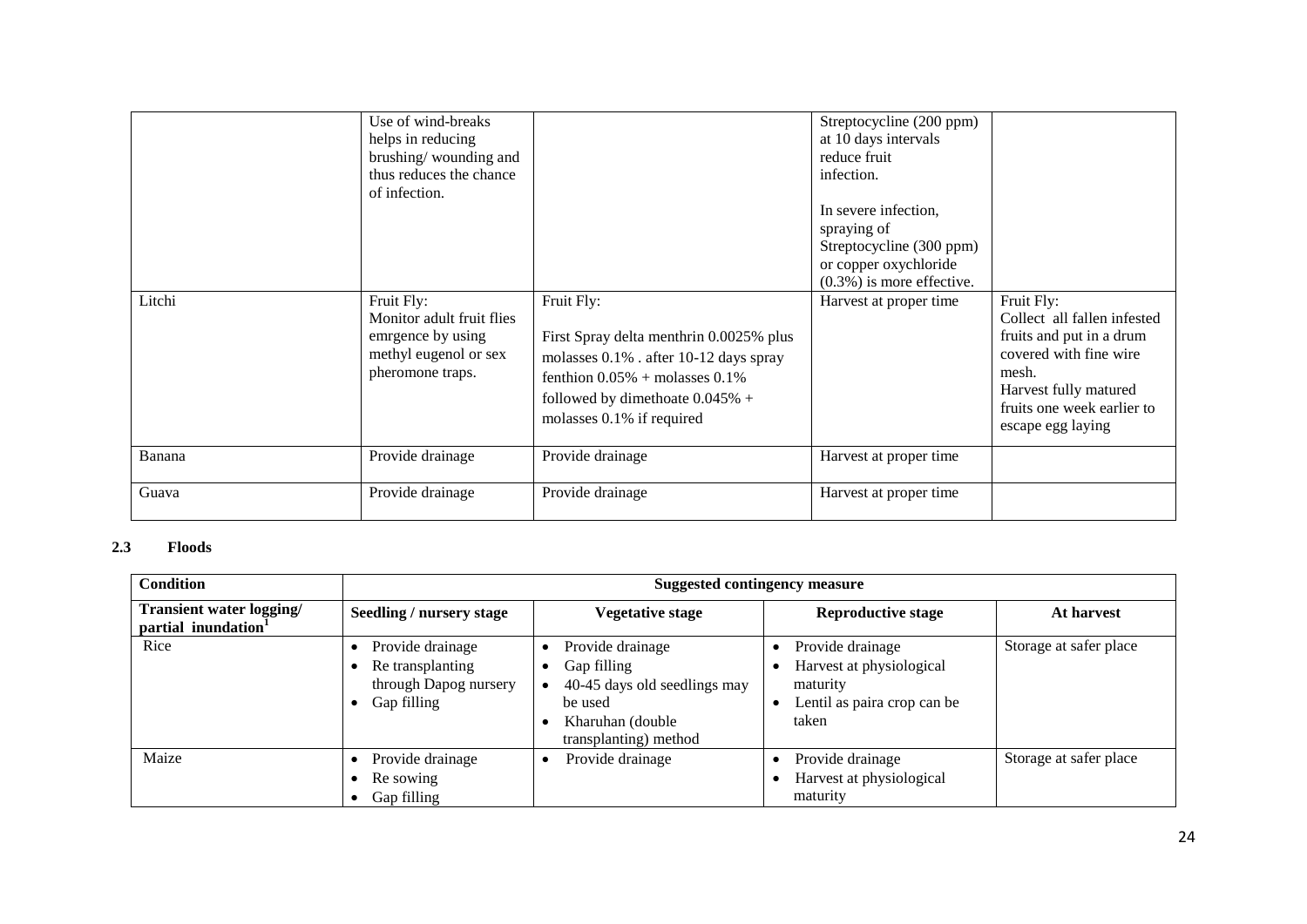| Pigeonpea                         | Provide drainage<br>$\bullet$<br>Re sowing    | Provide drainage<br>$\bullet$                                                                                                  | Provide drainage<br>$\bullet$<br>Harvest at physiological                         | Storage at safer place |  |  |
|-----------------------------------|-----------------------------------------------|--------------------------------------------------------------------------------------------------------------------------------|-----------------------------------------------------------------------------------|------------------------|--|--|
|                                   | Gap filling                                   |                                                                                                                                | maturity                                                                          |                        |  |  |
| Horticulture                      |                                               |                                                                                                                                |                                                                                   |                        |  |  |
| Mango                             | Replanting<br>Gap filling<br>Provide drainage | Drenching with copper<br>fungicides<br>Provide drainage                                                                        | Drenching with copper<br>fungicides<br>Provide drainage                           | Judicious harvesting   |  |  |
| Litchi                            | Gap filling<br>Replanting<br>Provide drainage | Drenching with copper<br>$\bullet$<br>fungicides<br>Provide drainage<br>$\bullet$                                              | Drenching with copper<br>fungicides<br>Provide drainage<br>$\bullet$              | Judicious harvest      |  |  |
| Banana                            | Replanting<br>Gap filling<br>Provide drainage | Drenching with copper<br>$\bullet$<br>fungicides<br>Provide drainage<br>$\bullet$                                              | Drenching with copper<br>$\bullet$<br>fungicides<br>Provide drainage<br>$\bullet$ | Judicious harvesting   |  |  |
| Guava                             | Replanting<br>Gap filling<br>Provide drainage | Drenching with copper<br>fungicides<br>Provide drainage<br>$\bullet$                                                           | Drenching with copper<br>$\bullet$<br>fungicides<br>Provide drainage<br>$\bullet$ | Judicious harvesting   |  |  |
| Continuous submergence            |                                               |                                                                                                                                |                                                                                   |                        |  |  |
| for more than 2 days <sup>2</sup> |                                               |                                                                                                                                |                                                                                   |                        |  |  |
| Rice                              | Gap filling,<br>$\bullet$<br>Re-sowing        | Replanting through Kharuhan<br>$\bullet$<br>(double transplanting) by 3-4<br>seedlings per hill<br>Short duration rice variety | • Toria/Late wheat if completely<br>damaged                                       | Storage at safer place |  |  |
| Maize                             | • Re-sowing                                   | • Re sowing or gap filling                                                                                                     | • Toria/Late wheat if completely<br>damaged                                       | Storage at safer place |  |  |
| Horticulture                      |                                               |                                                                                                                                |                                                                                   |                        |  |  |
| Mango                             | Provide drainage                              |                                                                                                                                |                                                                                   |                        |  |  |
| Guava                             | Provide drainage                              |                                                                                                                                |                                                                                   |                        |  |  |
| Banana                            | Provide drainage                              |                                                                                                                                |                                                                                   |                        |  |  |
| Sea water intrusion               | Not Applicable                                |                                                                                                                                |                                                                                   |                        |  |  |

## **2.4 Extreme events: Heat wave / Cold wave/Frost/ Hailstorm /Cyclone**

| Extreme event type | Suggested contingency measure |                  |                    |            |  |  |
|--------------------|-------------------------------|------------------|--------------------|------------|--|--|
|                    | Seedling / nursery stage      | √egetative stage | Reproductive stage | At harvest |  |  |
| <b>Heat Wave</b>   |                               |                  |                    |            |  |  |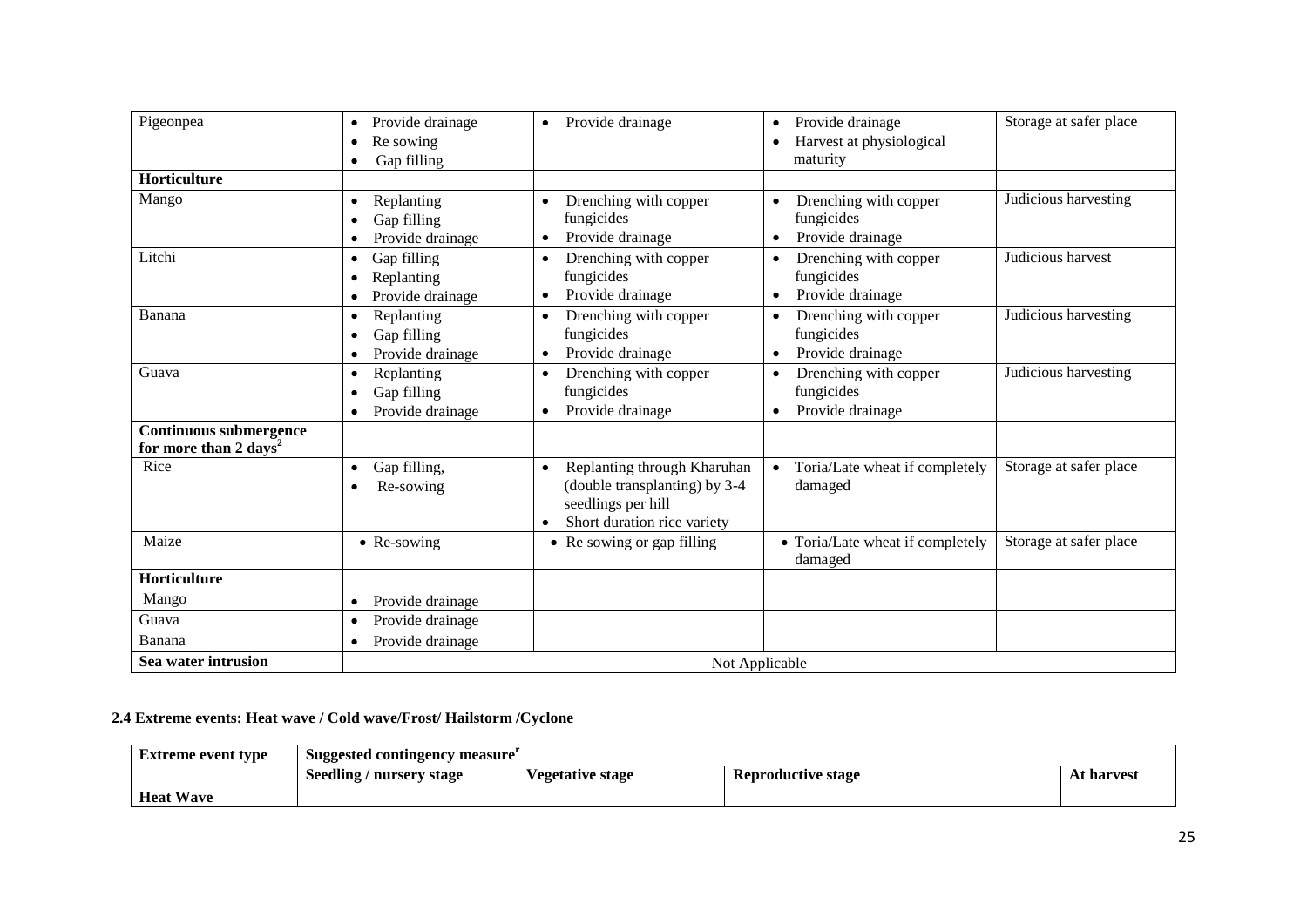| Maize          | Provide irrigation | Provide irrigation            | Provide irrigation                 |  |
|----------------|--------------------|-------------------------------|------------------------------------|--|
| Pigeonpea      | Provide irrigation | Provide irrigation            | Provide irrigation                 |  |
| Wheat          |                    |                               | Provide irrigation (Terminal heat) |  |
| Horticulture   |                    |                               |                                    |  |
| Mango          | Provide irrigation | Provide irrigation            | Provide irrigation                 |  |
| Litchi         | Provide irrigation | Provide irrigation            | Provide irrigation                 |  |
| Papaya         | Provide irrigation | Provide irrigation            | Provide irrigation                 |  |
| Cold wave      |                    |                               |                                    |  |
| Wheat          |                    | Provide irrigation, Mulching  |                                    |  |
| Maize          |                    | Provide irrigation, Mulching  |                                    |  |
| Mustard        |                    | Provide irrigation, Mulching  |                                    |  |
| Potato         |                    | Provide irrigation, Mulching  |                                    |  |
| Pulses         |                    | Provide irrigation, Mulching  |                                    |  |
| Horticulture   |                    |                               |                                    |  |
| Bhendi         |                    | Provide irrigation, Mulching  |                                    |  |
| <b>Brinjal</b> |                    | Provide irrigation, Mulching  |                                    |  |
| Chili          |                    | Provide irrigation, Mulching  |                                    |  |
| Tomato         |                    | Provide irrigation , Mulching |                                    |  |
| Bottle gourd   |                    | Provide irrigation, Mulching  |                                    |  |
| Frost          |                    | Provide irrigation, Mulching  |                                    |  |
| Wheat          |                    | Provide irrigation, Mulching  |                                    |  |
| Chickpea       |                    | Provide irrigation, Mulching  |                                    |  |
| Pigeonpea      |                    | Provide irrigation, Mulching  |                                    |  |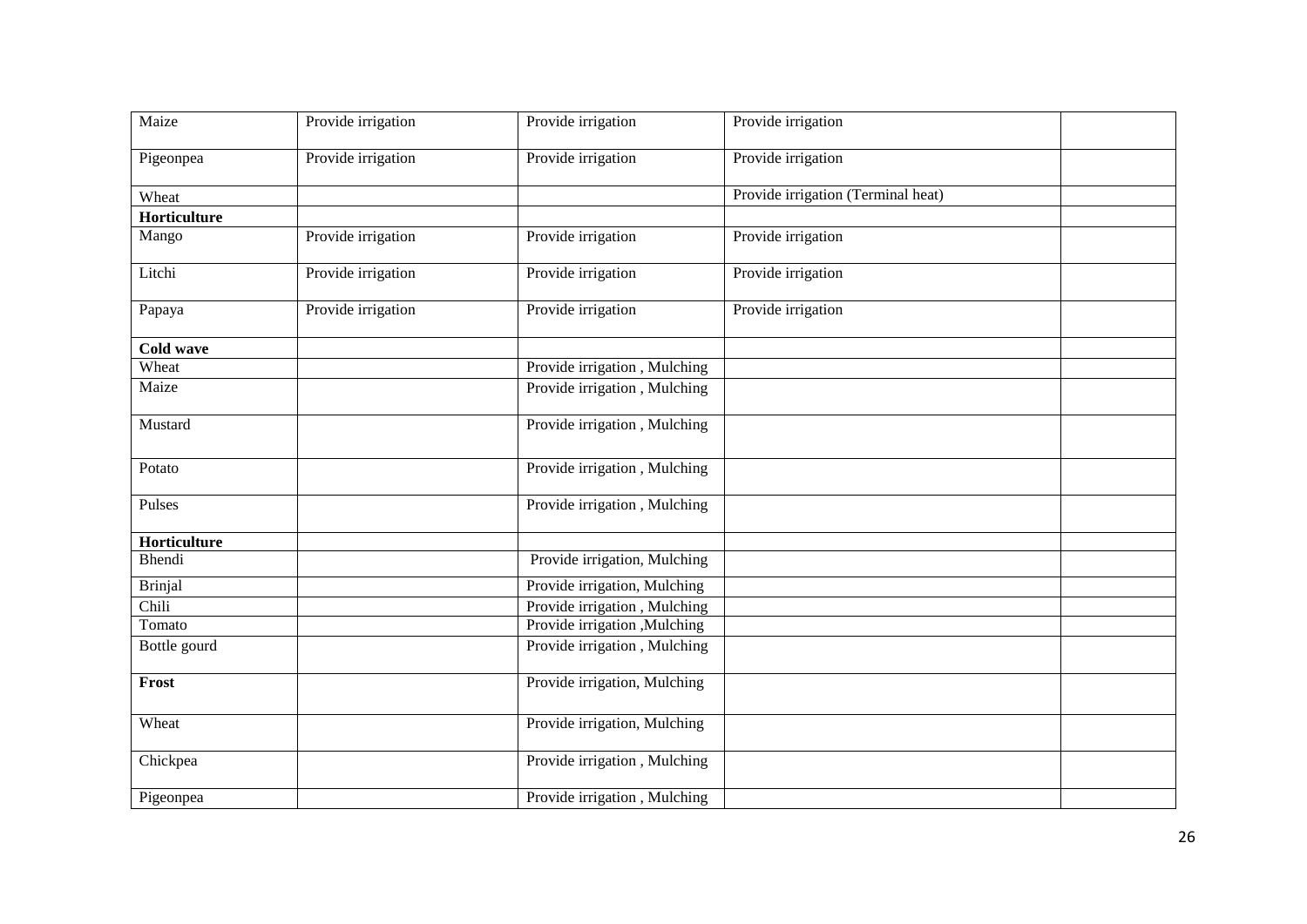| Lentil              | Provide irrigation, Mulching |                |
|---------------------|------------------------------|----------------|
| <b>Horticulture</b> |                              |                |
| Vegetables          | Provide irrigation, Mulching |                |
| Tomato & Potato     | Earthing up                  | Harvest in dry |
|                     | Provide irrigation, Mulching | weather        |
| <b>Hailstorm</b>    | Not Applicable               |                |

# **2.5 Contingent strategies for Livestock, Poultry & Fisheries**

### **2.5.1 Livestock**

|                              | <b>Suggested contingency measures</b>                                                                                                                                                                                                                                                                                                                                                                                                                                                                                                                                |                                                                                                                                                                                                                                                                                                                                                                                                                        |                                                                                                                                                                                                                                   |
|------------------------------|----------------------------------------------------------------------------------------------------------------------------------------------------------------------------------------------------------------------------------------------------------------------------------------------------------------------------------------------------------------------------------------------------------------------------------------------------------------------------------------------------------------------------------------------------------------------|------------------------------------------------------------------------------------------------------------------------------------------------------------------------------------------------------------------------------------------------------------------------------------------------------------------------------------------------------------------------------------------------------------------------|-----------------------------------------------------------------------------------------------------------------------------------------------------------------------------------------------------------------------------------|
|                              | Before the event <sup>s</sup>                                                                                                                                                                                                                                                                                                                                                                                                                                                                                                                                        | During the event                                                                                                                                                                                                                                                                                                                                                                                                       | After the event                                                                                                                                                                                                                   |
| <b>Drought</b>               |                                                                                                                                                                                                                                                                                                                                                                                                                                                                                                                                                                      |                                                                                                                                                                                                                                                                                                                                                                                                                        |                                                                                                                                                                                                                                   |
| <b>Floods</b>                |                                                                                                                                                                                                                                                                                                                                                                                                                                                                                                                                                                      |                                                                                                                                                                                                                                                                                                                                                                                                                        |                                                                                                                                                                                                                                   |
| Feed and fodder availability | 1. Cultivation of fodder tree<br>2. Storage of Improved Quality<br>Fodder<br>3. Conservation & Storage of<br>Feed & Fodder<br>Hay & Silage: -<br>Preserve the fodder in the form<br>of hay from Berseem & other grasses<br>as well as silage from<br>Maize- harvesting<br>at<br>well<br>(a<br>developed cob.<br>(b) Jowar - at flowering stage.<br>$(c)$ Oat<br>(d) Hybrid Napier $-40-45$ day old.<br>(e) Water hycianth mixing with Rice<br>straw in ratio of 4:1 with 70 $kg$<br>molasses /ton of clean water<br>hycianth.<br>(f) Potato leaves mixing with wheat | Feeding of Complete Feed<br>1.<br><b>Block</b><br>Feeding of Urea-Molasses-<br>Mineral-Block & Fodder<br>Feeding of stored<br>3.<br>Hay/Silage/Improved Quality<br>Fodder<br>Feeding of Tree leaves some<br>4.<br>of which are as follows:<br>Bamboo leaves<br>2.<br>Neem<br>3.<br>Bargad<br>Peepal<br>Seesam<br>5.<br>Subabul<br>6.<br>Use of unconventional feed stuff:<br>Aquatic Plants – water<br>(i)<br>hycianth | Production of forage crops<br><b>Balanced feeding of Animal</b><br>supported with little higher<br>concentrate mixture<br>Cultivation of fodder Rabi<br>maize if water stagnated upto<br>Nov/December<br>3.<br>Maize in September |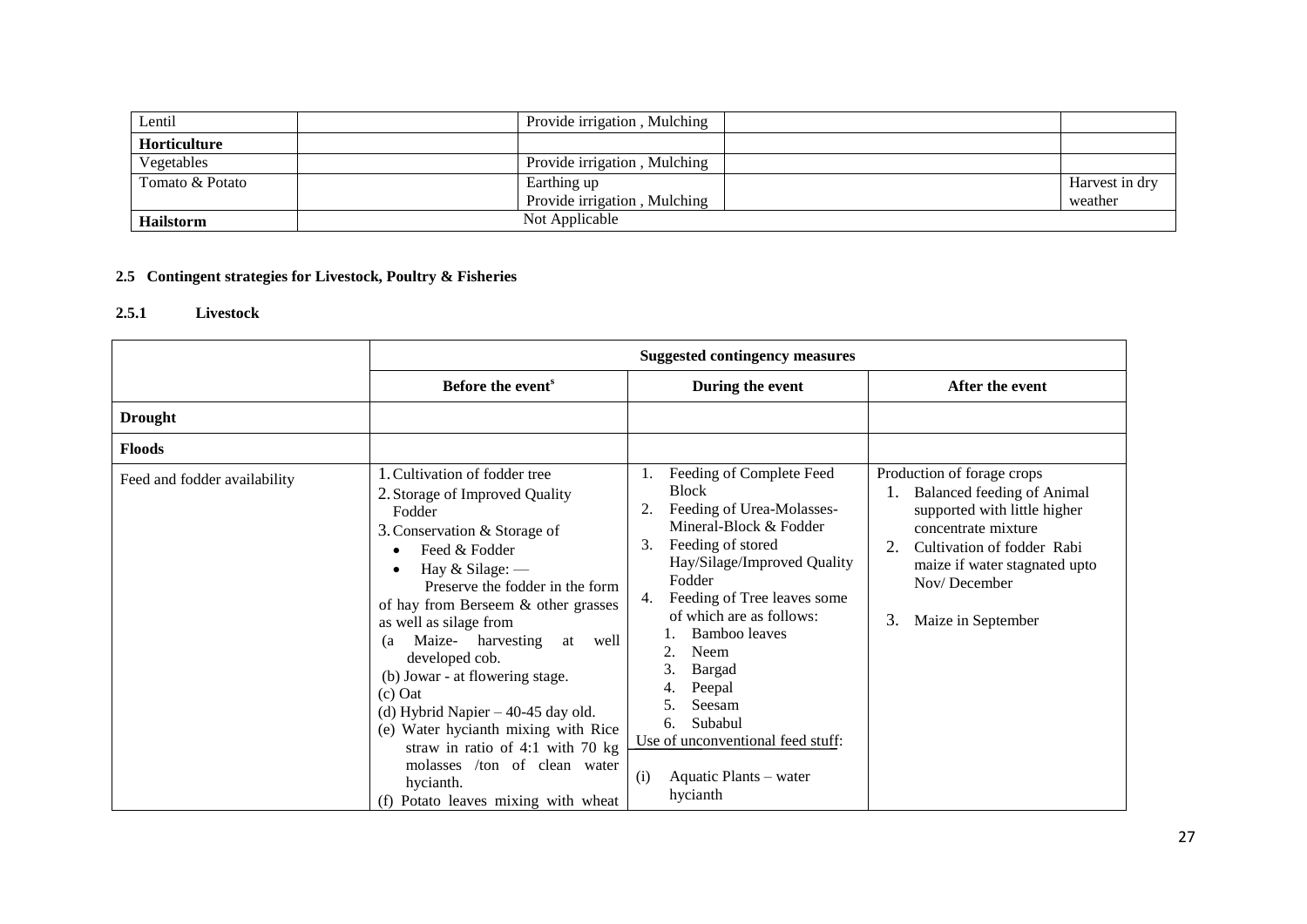|                               | straw in ratio of 7:1 and should be            | (i)<br>Lotus                          |                                       |
|-------------------------------|------------------------------------------------|---------------------------------------|---------------------------------------|
|                               | supplemented with 3% molasses.                 | Aquatic weeds<br>(ii)                 |                                       |
|                               | $\text{Hay:} -$                                |                                       |                                       |
|                               |                                                |                                       |                                       |
|                               | Berseem/Lucerne<br>other<br>and<br>$\bullet$   |                                       |                                       |
|                               | grasses.                                       |                                       |                                       |
|                               | Bales of hay and other dry fodder<br>$\bullet$ |                                       |                                       |
|                               | should be stored in dry places at a            |                                       |                                       |
|                               | height of last flood level and                 |                                       |                                       |
|                               | covered with asbestos sheet or                 |                                       |                                       |
|                               | polythene sheet.                               |                                       |                                       |
|                               | 4. Development $&$ storage of: $-$             |                                       |                                       |
|                               | (a) Complete Feed Block (CFB)                  |                                       |                                       |
|                               | Urea-Molasses-Mineral-<br>(b)                  |                                       |                                       |
|                               | <b>Block</b>                                   |                                       |                                       |
|                               | (U.M.M.B)                                      |                                       |                                       |
|                               | Development of Fodder Bank<br>5.               |                                       |                                       |
| Drinking water                |                                                |                                       |                                       |
| Health and disease management | Veterinary Preparedness with                   | Animal safety, Health camp and        | Sanitation, deworming, treatment,     |
|                               | Medicines, Vaccines and provision              | Treatment                             | health camps Culling of Sick animals  |
|                               | for mobile ambulatory van.                     |                                       | and disposal of carcass               |
|                               |                                                | <b>Important Suggestions for</b>      |                                       |
|                               | Vaccination                                    | animal and Poultry safety             |                                       |
|                               | flood stress becomes<br>During<br>an           | During flood, all efforts should be   | Maintenance of Sanitation:            |
|                               | incriminating factor for<br>the                | made to rescue most of the            | Adequate attention is to be paid to   |
|                               | precipitation of diseases<br>in                | livestock and poultry as carefully as | disinfect the premises of temporary   |
|                               | livestock and poultry.                         | possible.                             | sheds with the help of bleaching      |
|                               | So, necessary vaccination of livestock         |                                       | powder, phenol, carbolic acid etc. In |
|                               | and poultry should be done                     | The people should be made             | no case the carcass/ cadaver should   |
|                               | against economically important                 | conscious through announcement        | come in contact with healthy animals  |
|                               | contagious disease.                            | with the help of mikes or other       | rehabilitated in sheds. Arrangements  |
|                               | This will be helpful not only to check         | means of communication, so that       | should be made accordingly.           |
|                               | epidemic in animals, but also to               | they may escape with their            |                                       |
|                               | the<br>probability<br>reduce<br>of             | livestock and poultry to safe area.   |                                       |
|                               | zoonoses in human beings.                      |                                       |                                       |
|                               | Care should be taken for mass                  | The fisherman or the people who       |                                       |
|                               | vaccination of livestock and                   | knows swimming should be              | De-worming after the flood:           |
|                               | poultry with a view to covering                | deputed for the rescue of drowning    | Immediately after flood, the animals  |
|                               | 80% of livestock population in                 | and floating animals and birds.       |                                       |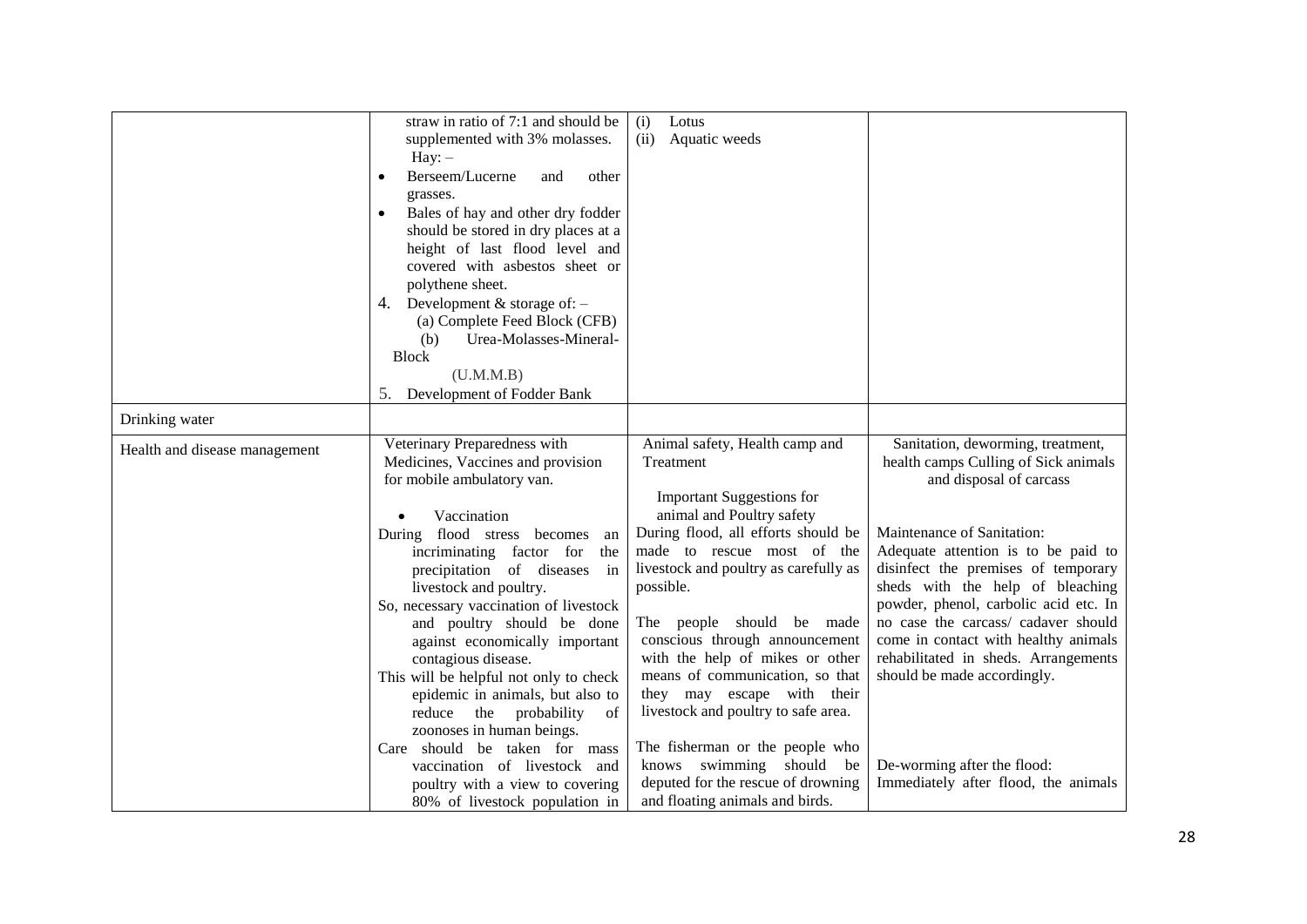| order to achieve herd immunity.                                       |                                                                          | like cattle, buffalo. Sheep, goat, pig, |
|-----------------------------------------------------------------------|--------------------------------------------------------------------------|-----------------------------------------|
| Mass vaccination should be conducted<br>by a team of Department staff | During flood do not leave halter or<br>headstalls on animals.            | dog and poultry need to be de-wormed    |
| with proper maintenance of                                            |                                                                          | suitable<br>with<br>broad<br>spectrum   |
| detailed Inoculation Register.<br>Pro-active steps should be taken to | Do not tie animals together when<br>releasing.                           | anthelmentics. This will enable the     |
| receive and stock the required                                        |                                                                          | animals to regain proper health.        |
| doses of vaccines<br>against                                          | Report the location, identification                                      |                                         |
| different diseases for their use in                                   | and disposition of livestock and                                         |                                         |
| face of Flood.                                                        | poultry to authorities handling the<br>disaster.                         | In water logged area, sucks can be      |
|                                                                       | Health camp and treatment                                                | biological<br>introduced as<br>control  |
|                                                                       |                                                                          | measures against snails to protect      |
|                                                                       | Water borne diseases are one of<br>the most common phenomena             | livestock from parasitec disease.       |
|                                                                       | during the flood                                                         |                                         |
|                                                                       | Diarrhoeal diseases outbreaks can<br>Report the location, identification | Treatment of sick animals: The          |
|                                                                       | and disposition of livestock and                                         | Disposal of Carcass: the disposal of    |
|                                                                       | poulrty to authorities handling the<br>disaster.                         | dead animals and birds are to be done   |
|                                                                       |                                                                          | by Animal Husbandry Department.         |
|                                                                       |                                                                          | Accordingly, necessary arrangement      |
|                                                                       |                                                                          | should be made for prompt and easy      |
|                                                                       | Health camp and treatment                                                | disposal of carcasses during the Flood  |
|                                                                       | Water borne diseases are one of the                                      | and Post-Flood period.                  |
|                                                                       | most common phenomena during                                             |                                         |
|                                                                       | the flood                                                                | Carcasses of animals affected by the    |
|                                                                       | Diarrhoeal diseases outbreaks can                                        | disease are the chief source of soil    |
|                                                                       | occur after drinking contaminated                                        | infection. They harbour the germs in    |
|                                                                       | water.                                                                   | large numbers and liberate them from    |
|                                                                       |                                                                          | both artificial and natural body        |
|                                                                       | Diseases that can occur during<br>flood should be given special          | openings into the surrounding soil.     |
|                                                                       | attention and accordingly                                                |                                         |
|                                                                       | medicines should be available in                                         | Methods of Carcass disposal to be       |
|                                                                       | the health camp for the following                                        |                                         |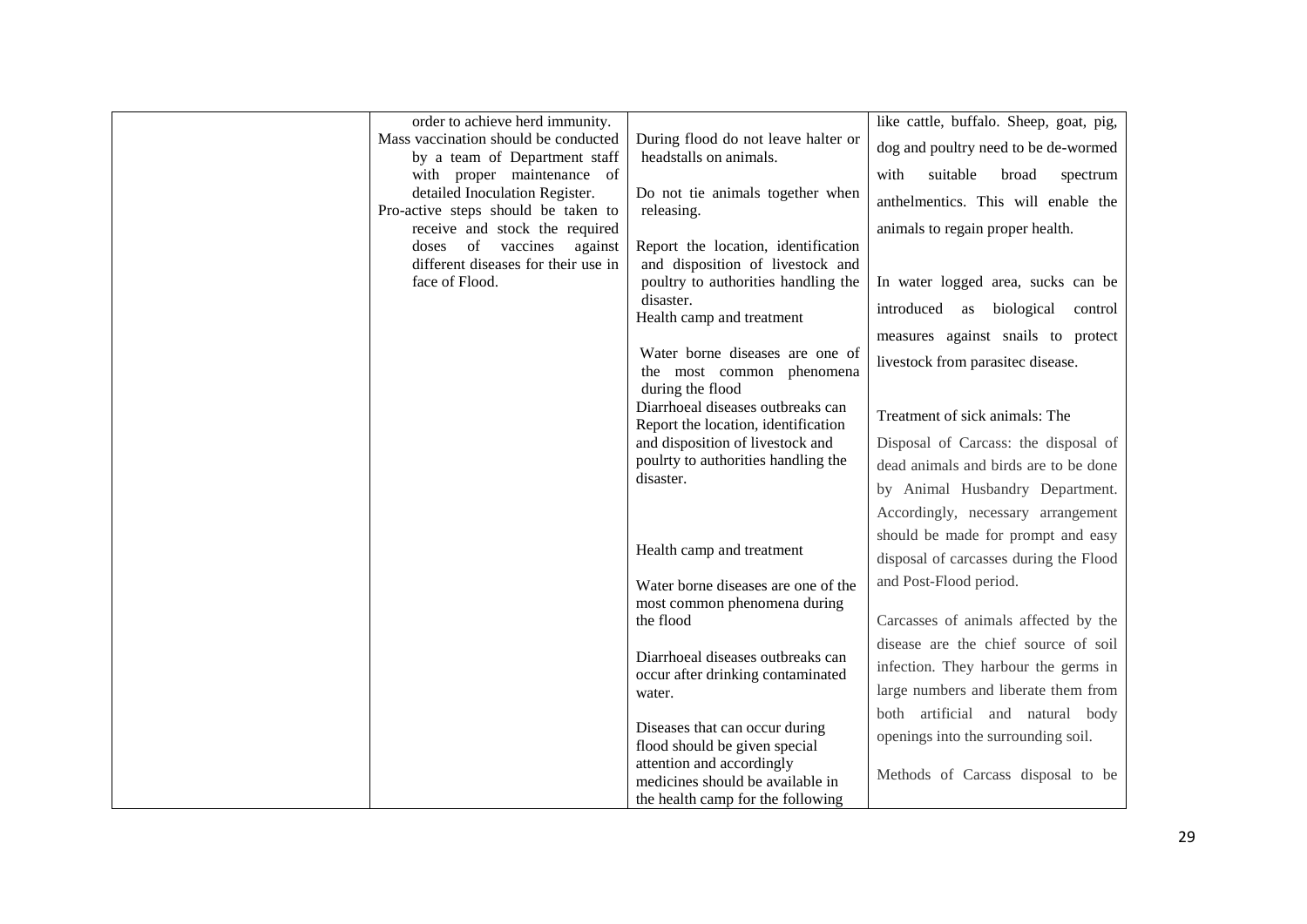|         | mentioned diseases.                                                               | adopted                                |
|---------|-----------------------------------------------------------------------------------|----------------------------------------|
|         | Salmonella spp.<br>Escherichia coli                                               | <b>Burial</b>                          |
|         | Giardiasis<br>Amoebiasis                                                          | <b>Burning</b>                         |
|         | Rotavirus<br>Leptospirosis                                                        | Composting                             |
|         | <b>Scabies</b><br>Black leg                                                       | Vulturing                              |
|         | Malignant Edema<br>Foot rot<br>Anthrax                                            |                                        |
|         | <b>Botulism</b><br><b>Tetanus</b>                                                 | s. Health Camp after the flood:        |
|         | Red water<br><b>Black</b> disease                                                 | Protection of livestock from out       |
|         | Entertoxemia                                                                      | breaking and communicable diseases     |
|         | Liver fluke<br>Amphistomiasis                                                     | be made. Health camps are to be        |
|         | Brooders pnemonia                                                                 | organised in Flood affected areas to   |
|         | Treatment of Non infectious                                                       | restore the normal breeding capability |
|         | angement should be made for the                                                   | of breedable population as well as to  |
|         | treatment of drowning and<br>traumatic injuries, aspiration                       | restore the normal health of livestock |
|         | pneumonia, lameness and other<br>surgical cases in the health camp.               | and poultry.                           |
|         | Disinfection of livestock premises                                                |                                        |
|         | and Poultry shed<br>infection of livestock                                        |                                        |
|         | mises and the temporary sheds                                                     |                                        |
|         | should be done with the help of<br>bleaching powder, phenol, carbolic<br>acid etc |                                        |
| Cyclone |                                                                                   |                                        |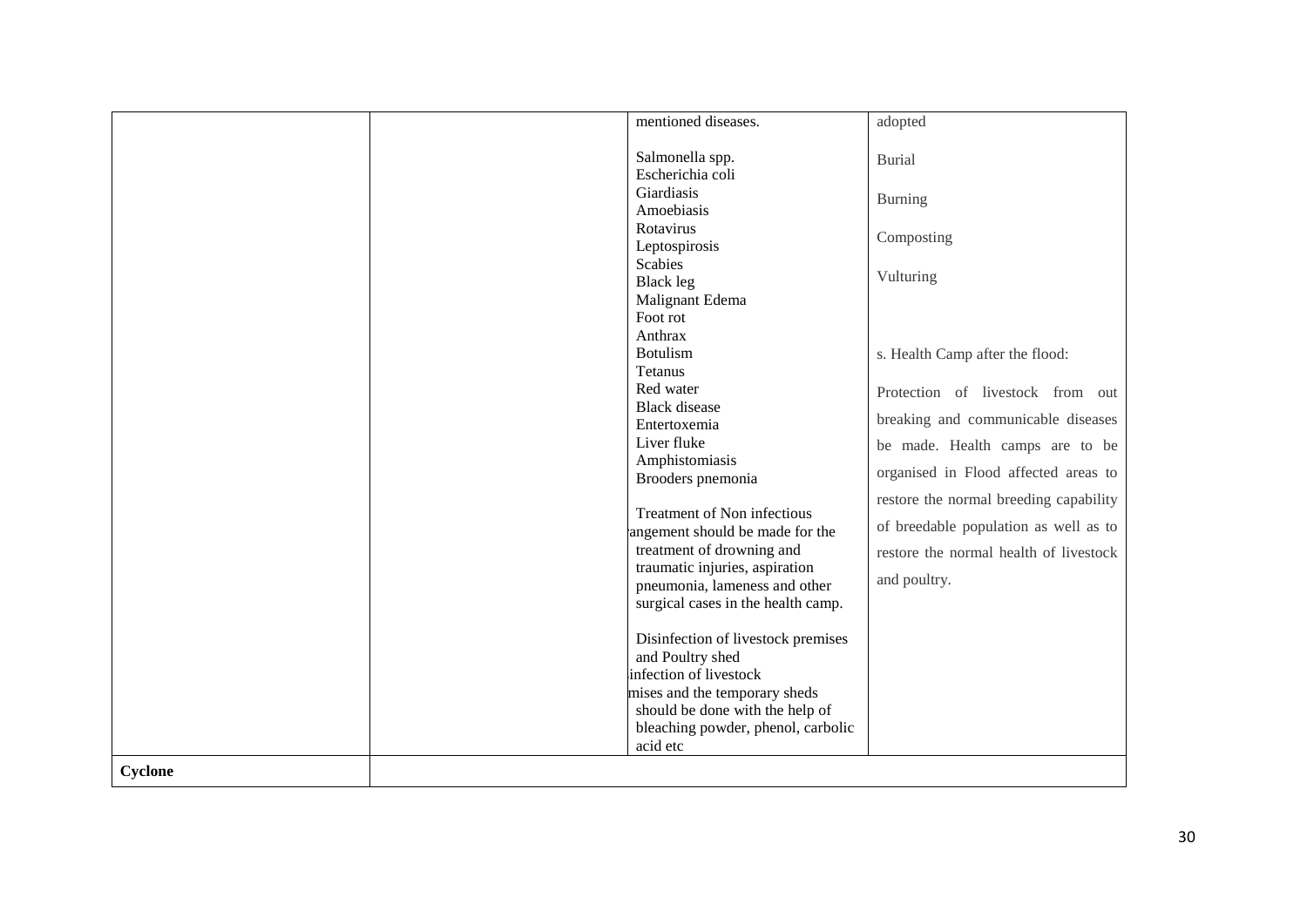| $-$<br><b>Heat wave and cold wave</b>      |  |
|--------------------------------------------|--|
| on forewarning wherever available<br>based |  |

## **2.5.2 Poultry**

|                               | <b>Suggested contingency measures</b>                                                                                                                                                                                                                  |                  |                 | <b>Convergence/linkages</b><br>with ongoing<br>programs, if any |
|-------------------------------|--------------------------------------------------------------------------------------------------------------------------------------------------------------------------------------------------------------------------------------------------------|------------------|-----------------|-----------------------------------------------------------------|
|                               | Before the event <sup>a</sup>                                                                                                                                                                                                                          | During the event | After the event |                                                                 |
| <b>Drought</b>                |                                                                                                                                                                                                                                                        |                  |                 |                                                                 |
| <b>Floods</b>                 |                                                                                                                                                                                                                                                        |                  |                 |                                                                 |
| Shortage of feed ingredients  |                                                                                                                                                                                                                                                        |                  |                 |                                                                 |
| Drinking water                |                                                                                                                                                                                                                                                        |                  |                 |                                                                 |
| Health and disease management | Vaccines to be used for different<br>animals and Poultry                                                                                                                                                                                               |                  |                 |                                                                 |
|                               | <b>Cattle and Buffalo</b><br>Hemorrhagic SepticemiaVaccine<br><b>Black Quarter Vaccine</b><br>FMD Vaccine<br>Anthrax Vaccine as per endemicity.                                                                                                        |                  |                 |                                                                 |
|                               | <b>Sheep and Goat</b><br>Hemorrhagic Septicemia Vaccine<br>PPR Vaccine<br>FMD Vaccine<br>Goat pox Vaccine<br>Enterotoxemia Vaccine<br>Anthrax Vaccine as per endemicity<br><b>Pigs</b><br>Hemorrhagic Septicemia Vaccine<br>PPR Vaccine<br>FMD Vaccine |                  |                 |                                                                 |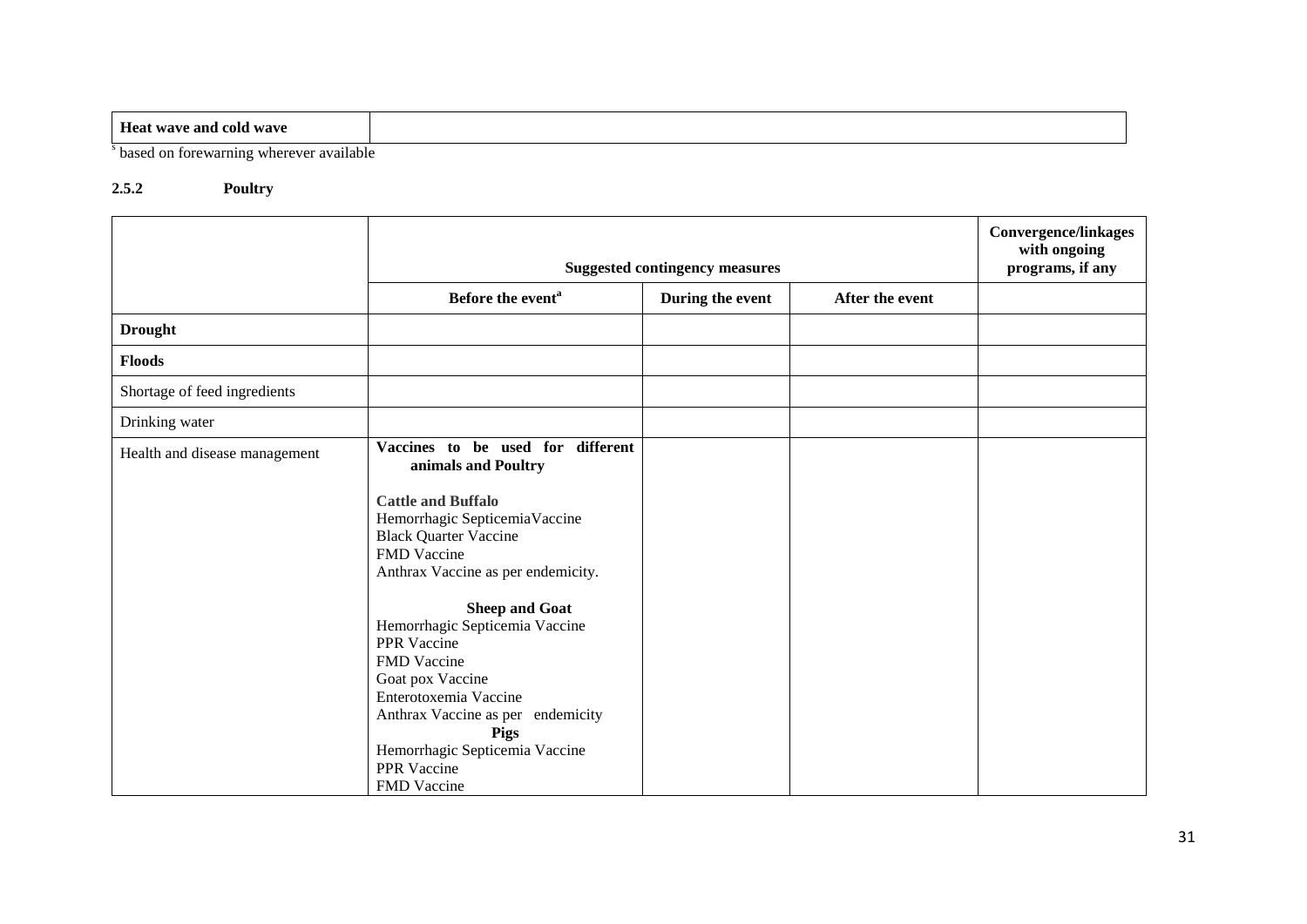| Goat pox Vaccine                              |  |  |
|-----------------------------------------------|--|--|
| Enterotoxemia Vaccine                         |  |  |
| Anthrax Vaccine as per endemicity.            |  |  |
|                                               |  |  |
|                                               |  |  |
| <b>Dogs</b>                                   |  |  |
| Rabies Vaccine                                |  |  |
|                                               |  |  |
| <b>Poultry</b>                                |  |  |
| Mareks disease vaccine                        |  |  |
|                                               |  |  |
| RDV $(F_1 \& R_2B)$ ,                         |  |  |
| FPV,                                          |  |  |
| <b>IBRV &amp;</b>                             |  |  |
| <b>IBDV</b>                                   |  |  |
| (Annexure-1)                                  |  |  |
| <b>Medicines</b><br>$\bullet$                 |  |  |
|                                               |  |  |
| All Districts should be earmarked for         |  |  |
| flood.                                        |  |  |
|                                               |  |  |
| An inventory of required medicines to         |  |  |
| treat the affected livestock in case of       |  |  |
|                                               |  |  |
| eventualities should be made.                 |  |  |
|                                               |  |  |
| The Govt. should take steps to procure        |  |  |
| sufficient quantity of essential life saving  |  |  |
| medicines.                                    |  |  |
| <b>List of life saving Medicines</b>          |  |  |
| Corticosteroids                               |  |  |
|                                               |  |  |
| Nikethamide                                   |  |  |
| Antibloat                                     |  |  |
| Adrenaline                                    |  |  |
| Antihistaminic                                |  |  |
| Antidotes for common poisoning                |  |  |
|                                               |  |  |
| Antisnake venom                               |  |  |
| Broad spectrum antibiotics                    |  |  |
| Anti-inflammatory                             |  |  |
| Antipyretic and Analgesics                    |  |  |
| Fluids and Electrolytes                       |  |  |
|                                               |  |  |
|                                               |  |  |
| <b>Mobile Veterinary Clinics</b><br>$\bullet$ |  |  |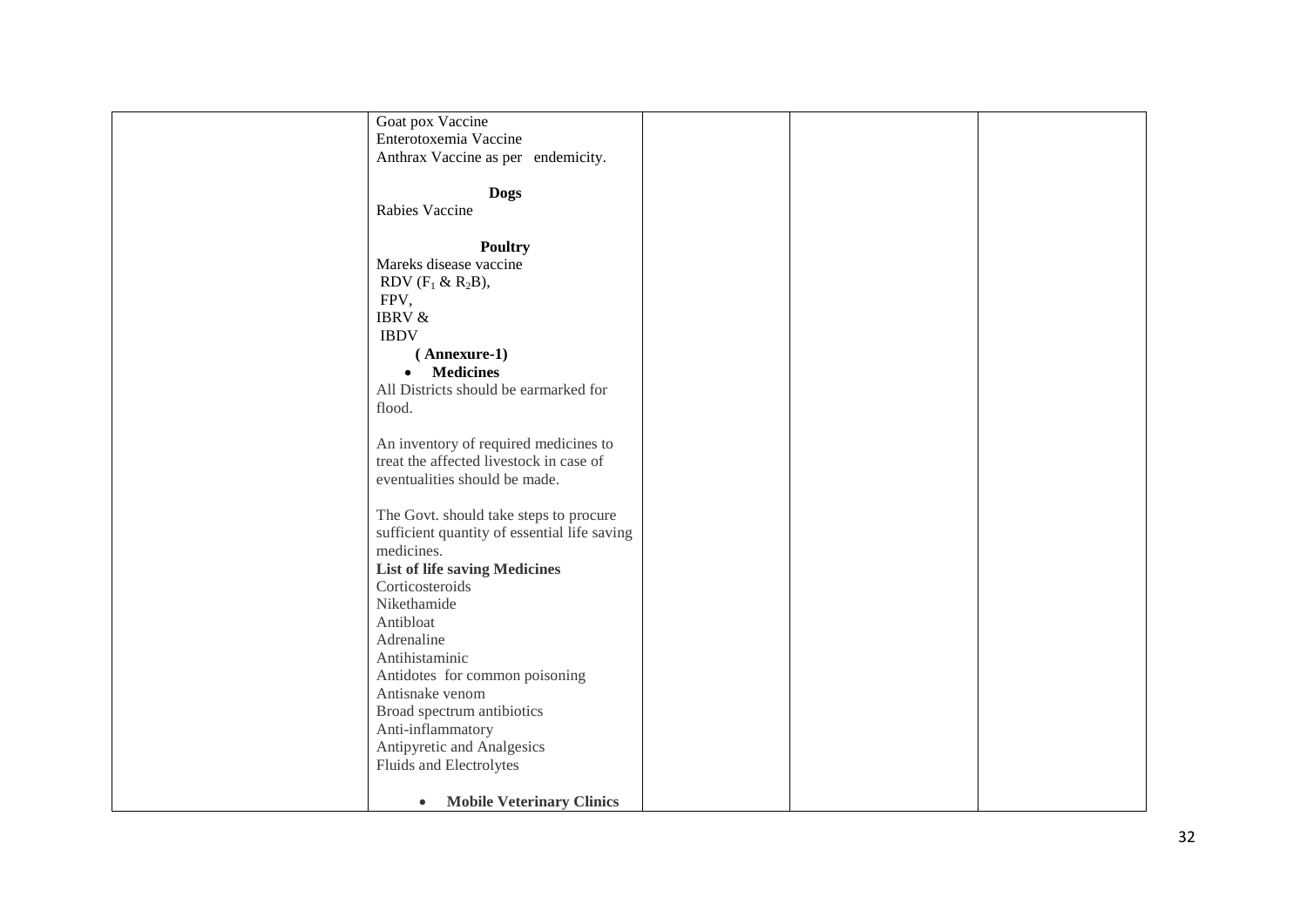|                         | Mobile Veterinary Clinics should be kept   |  |
|-------------------------|--------------------------------------------|--|
|                         | ready at Veterinary Hospital or            |  |
|                         | Veterinary Camps so that immediate         |  |
|                         | treatment of injured and affected          |  |
|                         | animals may be done.                       |  |
|                         | For this MVC must have adequate drugs      |  |
|                         | like antibiotic, analgesic, dewormer,      |  |
|                         | ointment, antisnake venom and              |  |
|                         | emergency health care facilities           |  |
|                         | along with trained personnel.              |  |
|                         | A good no. of mobile clinic teams should   |  |
|                         | be planned consisting dedicated and        |  |
|                         | experienced technical workers with         |  |
|                         | allotment of area of operation.            |  |
|                         |                                            |  |
|                         | The teams should be kept in readiness      |  |
|                         | having required stock of medicines         |  |
|                         | and equipment to work in any adverse       |  |
|                         | situation.                                 |  |
|                         |                                            |  |
|                         | A telephone directory should be            |  |
|                         | maintained at the District level by        |  |
|                         | collecting the telephone nos. of Vets,     |  |
|                         | Para-Vets, NGOs / youth clubs /            |  |
|                         | societies, volunteers etc. to collect      |  |
|                         | feedback and plan the activities during    |  |
|                         | the emergency.                             |  |
|                         |                                            |  |
|                         | An emergency kit for poultry should be     |  |
|                         | made ready well in advance. The Poultry    |  |
|                         | kit should have Cage, mask, mash, pellet   |  |
|                         | feed trough, waterers, detergents, poultry |  |
|                         | vaccines, Veterinary drugs, workers        |  |
|                         | protection uniform etc.                    |  |
| Cyclone                 |                                            |  |
| Heat wave and cold wave |                                            |  |
|                         |                                            |  |

<sup>a</sup> based on forewarning wherever available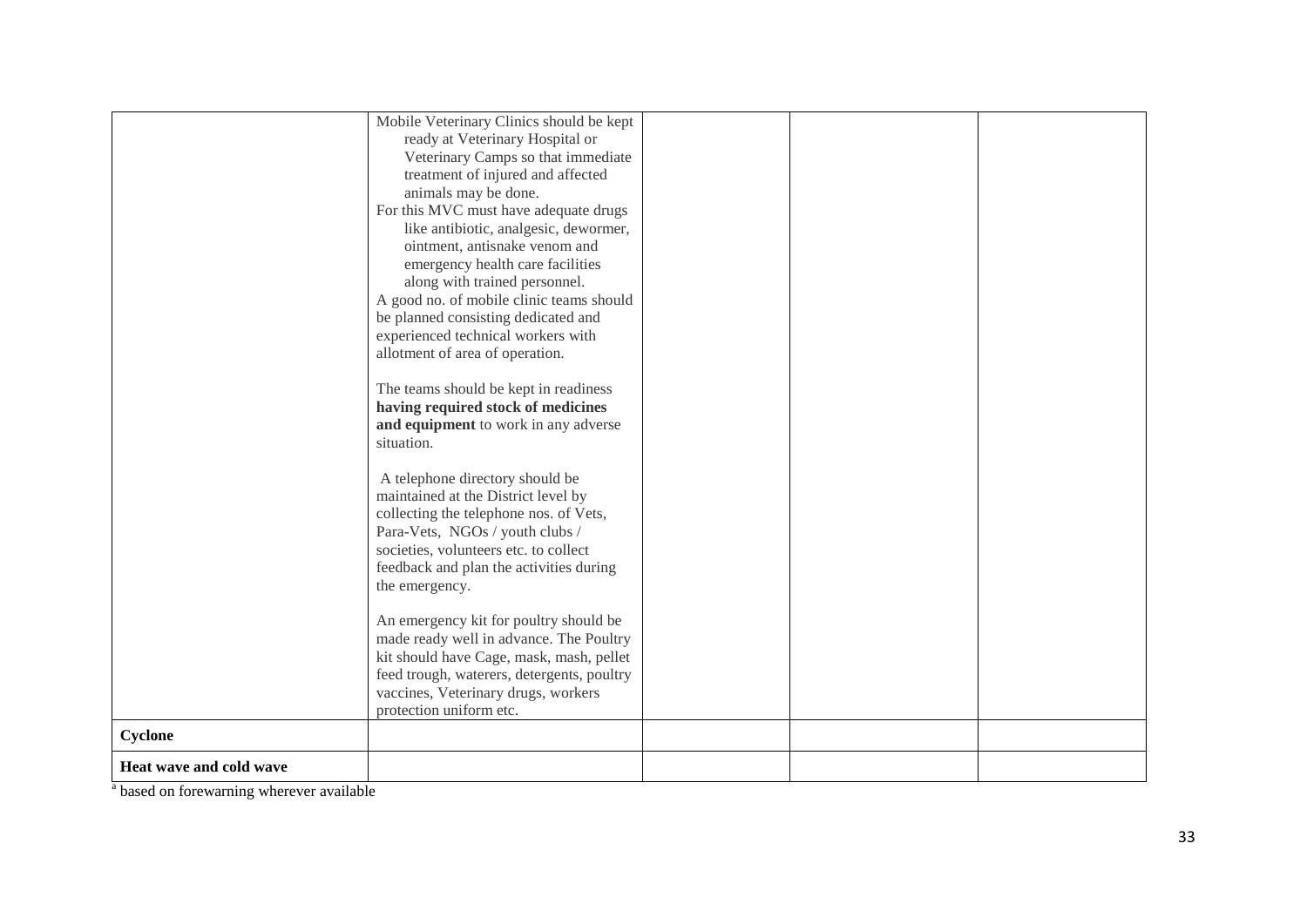# **2.5.3 Fisheries/ Aquaculture**

|                                                                         |                                                                                                                                                                                                     | <b>Suggested contingency measures</b>                                                                                                                                           |                                                                                                                                                                                                                            |
|-------------------------------------------------------------------------|-----------------------------------------------------------------------------------------------------------------------------------------------------------------------------------------------------|---------------------------------------------------------------------------------------------------------------------------------------------------------------------------------|----------------------------------------------------------------------------------------------------------------------------------------------------------------------------------------------------------------------------|
|                                                                         | Before the event <sup>a</sup>                                                                                                                                                                       | During the event                                                                                                                                                                | After the event                                                                                                                                                                                                            |
| 1) Drought                                                              |                                                                                                                                                                                                     |                                                                                                                                                                                 |                                                                                                                                                                                                                            |
| A. Capture                                                              |                                                                                                                                                                                                     |                                                                                                                                                                                 |                                                                                                                                                                                                                            |
| <b>B.</b> Aquaculture                                                   |                                                                                                                                                                                                     |                                                                                                                                                                                 |                                                                                                                                                                                                                            |
| (i) Shallow water in ponds due to<br>insufficient rains/inflow          | (i) Thinning of population<br>(ii) Arrangement of water supply from<br>external resource                                                                                                            | Partial harvesting<br>(i)<br>(ii)<br>Addition of water<br>(iii)<br>Stocking of air breathing<br>fishes                                                                          | Maintenances<br>of<br>remaining<br>(i)<br>stock till favorable condition<br>achieved<br>(ii) If not feasible, total harvesting<br>or transfer of fishes may be<br>done.<br>(iii) Preparation of the pond for next<br>crop. |
| (ii) Impact of salt load build up in<br>ponds / change in water quality | Regular monitoring of water<br>(i)<br>quality parameter.<br>Arrangement of aeration<br>(ii)<br>Addition of<br>(iii)<br>water from<br>external resource                                              | Arrangement of aeration.<br>(i)<br>Addition of water<br>(ii)<br>Monitoring of water quality<br>a.<br>Reduction<br>of<br>manuring<br>$\mathbf{b}$ .<br>according to water level. |                                                                                                                                                                                                                            |
| 2) Floods                                                               |                                                                                                                                                                                                     |                                                                                                                                                                                 |                                                                                                                                                                                                                            |
| A. Capture                                                              |                                                                                                                                                                                                     |                                                                                                                                                                                 |                                                                                                                                                                                                                            |
| <b>B.</b> Aquaculture                                                   |                                                                                                                                                                                                     |                                                                                                                                                                                 |                                                                                                                                                                                                                            |
| (i) Inundation with flood water                                         | (i) Elevation/Renovation of pond<br>dyke.<br>(ii) Sale of Table/marketable size<br>fishes<br>(iii) construction of earthen nursery<br>ponds in upland areas<br>Arrangement of regular water quality | Collection of naturally bred seeds<br>$/$ fingerling)<br>(Spawn / fry)<br>from<br>flooded water<br>Stocking in nursery ponds for<br>rearing                                     | -Retain the water in pond immediately<br>after flood through repairing of<br>damaged dyke etc.<br>-Netting of pond<br>-Removal<br>of<br>unwanted.<br>predatory/weed fishes<br>-Sell of large size fishes                   |
| (ii) Water contamination and changes                                    | monitoring                                                                                                                                                                                          |                                                                                                                                                                                 |                                                                                                                                                                                                                            |